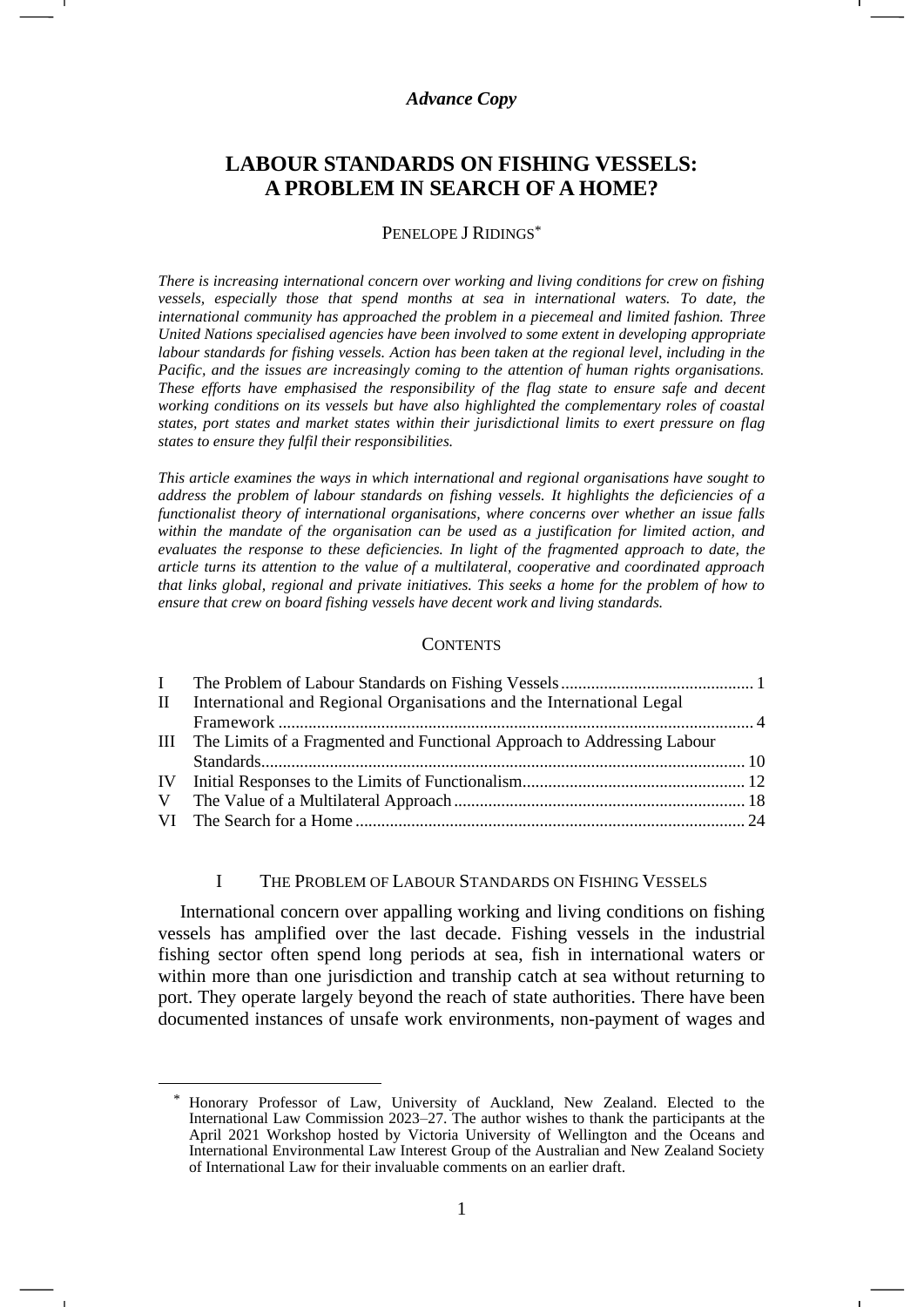<span id="page-1-2"></span><span id="page-1-1"></span><span id="page-1-0"></span>human rights abuses inflicted on fishermen.<sup>1</sup> Evidence has been collected of these practices in coastal fisheries in Asia;<sup>2</sup> on chartered vessels within the exclusive economic zone of New Zealand;<sup>3</sup> and in industrial fishing operations.<sup>4</sup> There is evidence of significant abuse of crew, poor living and working conditions in some fisheries, as well as deceptive and coercive recruitment practices which amount to forced labour.<sup>5</sup> Owners and masters of fishing vessels seek to tie fishermen to vessels in a sector where working conditions are difficult and dangerous and where the sector is systemically short of workers.<sup>6</sup> Indeed, the prevalence of forced labour and trafficking in the fisheries sector is rated as severe despite all the international, governmental and private sector initiatives to address labour exploitation.<sup>7</sup>

<span id="page-1-3"></span>There is an acknowledged link between poor labour conditions on board fishing vessels and the vessels' involvement in illegal, unreported and unregulated ('IUU') fishing.<sup>8</sup> There is also an identified link between fishing and organised crime, drug trafficking and human trafficking.<sup>9</sup> All of these practices are driven by the decline in stocks and overcapacity in the global fishing

- 7 International Labour Office, *Caught at Sea: Forced Labour and Trafficking in Fisheries* (Report, 2013) <https://www.ilo.org/wcmsp5/groups/public/---ed\_norm/-- declaration/documents/publication/wcms\_214472.pdf>, archived at <https://perma.cc/ZW55-BR42>.
- 8 Alastair Couper, Hance D Smith and Bruno Ciceri, *Fishers and Plunderers: Theft, Slavery and Violence at Sea* (Pluto Press, 2015) 78–94; William D Moreto et al, 'The Convergence of CAPTURED Fish and People: Examining the Symbiotic Nature of Labor Trafficking and Illegal, Unreported and Unregulated Fishing' (2020) 41(6) *Deviant Behavior* 733.

# *Advance Copy*

<sup>1</sup> See especially Ian Urbina, *The Outlaw Ocean: Journeys across the Last Untamed Frontier* (Alfred A Knopf, 2019); Environmental Justice Foundation, *All at Sea: The Abuse of Human Rights aboard Illegal Fishing Vessels* (Report, 2010)  $\langle$ https://ejfoundation.org/resources/downloads/report-all-at-sea\_0\_1.pdf>, archived at <https://perma.cc/LZ6N-2ZG3>.

<sup>2</sup> Annuska Derks, 'Migrant Labour and the Politics of Immobilisation: Cambodian Fishermen in Thailand' (2010) 38(6) *Asian Journal of Social Science* 915; Supang Chantavanich, Samarn Laodumrongchai and Christina Stringer, 'Under the Shadow: Forced Labour among Sea Fishers in Thailand' (2016) 68 *Marine Policy* 1; Human Rights Watch, *Hidden Chains: Rights Abuses and Forced Labor in Thailand's Fishing Industry* (Report, January 2018) <http://www.hrw.org/report/2018/01/23/hidden-chains/rights-abuses-and-forced-laborthailands-fishing-industry>, archived at <https://perma.cc/5YSQ-L29Z>; International Organization for Migration, *Report on Human Trafficking, Forced Labour and Fisheries Crime in the Indonesian Fishing Industry* (Report, 2016)  $\langle$ https://www.iom.int/sites/default/files/country/docs/indonesia/Human-Trafficking-Forced-Labour-and-Fisheries-Crime-in-the-Indonesian-Fishing-Industry-IOM.pdf>, archived at <https://perma.cc/7CA3-BPZU>.

<sup>3</sup> Christina Stringer et al, 'Not in New Zealand's Waters, Surely? Linking Labour Issues to GPNs' (2014) 14(4) *Journal of Economic Geography* 739; Christina Stringer, D Hugh Whittaker and Glenn Simmons, 'New Zealand's Turbulent Waters: The Use of Forced Labour in the Fishing Industry' (2016) 16(1) *Global Networks* 3.

<sup>4</sup> Peter Vandergeest, 'Law and Lawlessness in Industrial Fishing: Frontiers in Regulating Labour Relations in Asia' (2018) 68(229–230) *International Social Science Journal* 325; International Transport Workers' Federation, *Out of Sight, Out of Mind: Seafarers, Fishers & Human Rights* (Report, June 2006).

<sup>5</sup> Chantavanich, Laodumrongchai and Stringer (n [2\)](#page-1-0); Stringer et al (n [3\)](#page-1-1) 745–50; Human Rights Watch (n [2\)](#page-1-0) 94–100.

<sup>6</sup> Vandergeest (n [4\)](#page-1-2) 329–30.

<sup>9</sup> United Nations Office on Drugs and Crime, *Transnational Organized Crime in the Fishing Industry: Focus on: Trafficking in Persons Smuggling of Migrants Illicit Drugs Trafficking*<br>(Report, 2011) <http://www.unodc.org/documents/human-trafficking/Issue Paper -<http://www.unodc.org/documents/human-trafficking/Issue\_Paper\_-TOC in the Fishing Industry.pdf>, archived at <https://perma.cc/A49G-QY9W>.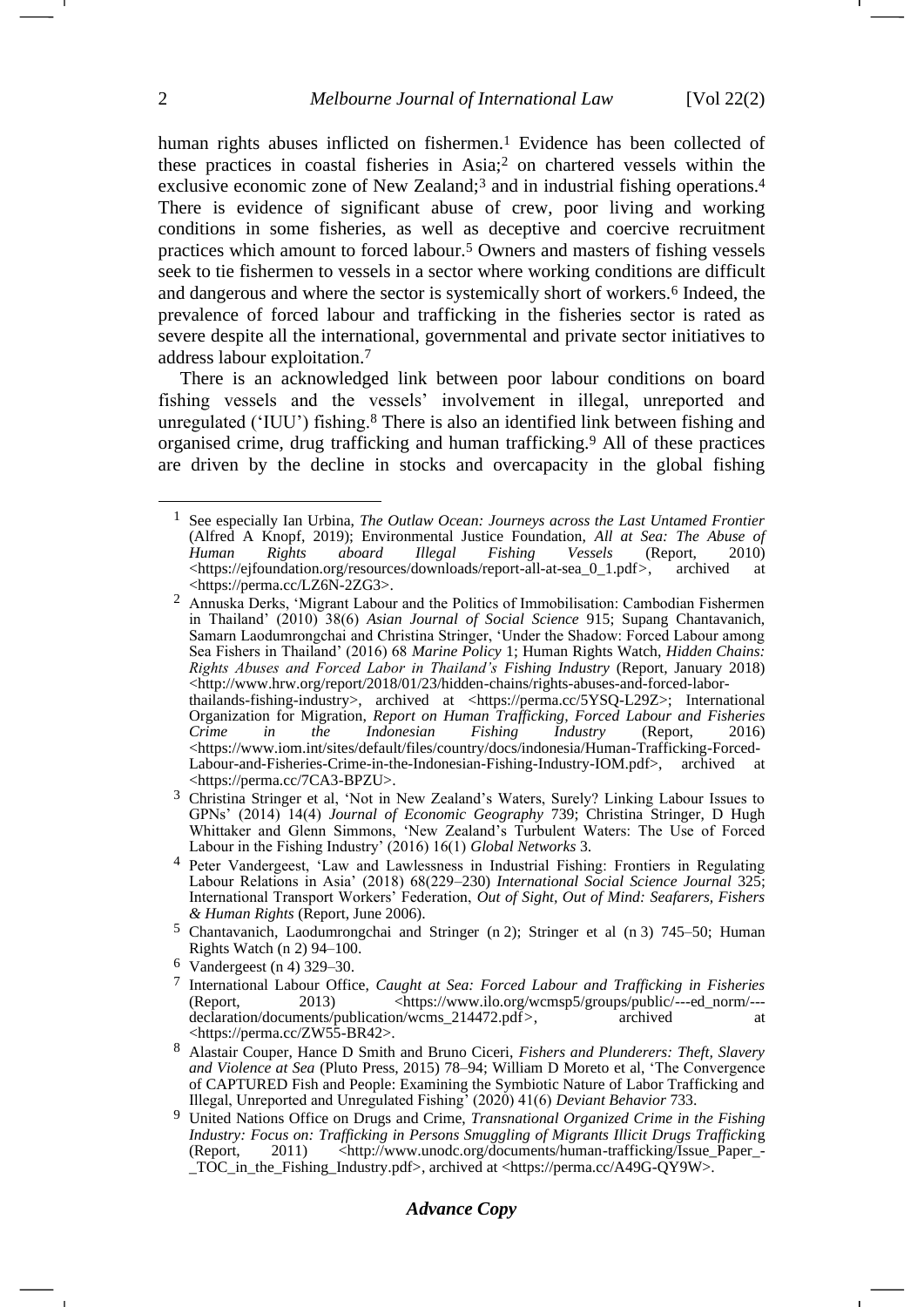industry. Vessel owners and operators seek to remain competitive by increasing effort, exceeding catch limits, misreporting catches and cutting operating costs, including by reducing expenditure on crew pay, safety and living conditions.<sup>10</sup>

The issue of ensuring decent conditions for those working on fishing vessels is not new. For the last decade and more, international intergovernmental and non-governmental organisations, researchers and journalists have documented instances of abuse, shone the light on human rights abuses in international waters and sought to galvanise international action to address labour conditions on fishing vessels. However, progress has been slow. The issue has proven to pose real challenges for the international community. There are insufficient legal rules to address the issue and inadequate enforcement of those rules that do exist. Jurisdictional issues are challenging, and this hinders the ability of states to take effective action. Not only is there insufficient awareness of the problem, but it often takes place out of sight. Victims of poor labour conditions and abuse rarely complain. This is due in part to isolation at sea, potential intimidation by fishing masters and the consequences meted out on family by recruiters of fishing crew.<sup>11</sup> Complaint mechanisms are lacking and where complaints are made, they may be discounted as merely workplace employment issues.<sup>12</sup>

A range of approaches have sought to address labour conditions on fishing vessels. Various United Nations specialised agencies have each been involved to some extent in developing appropriate standards for labour conditions on fishing vessels. The issues are also increasingly coming to the attention of human rights bodies and regional fisheries management organisations ('RFMOs'). The responsibility of the flag state has been emphasised, and the buying power of market states has enabled pressure to be exerted on flag states to take corrective action. Other approaches include extending the application of coastal state laws to fishing vessels, empowering port states to inspect fishing vessels in their ports and pressuring seafood buyers to ensure that they source fish only from vessels operating under safe and decent working conditions.

This article examines the efficacy of these approaches. It consists of four Parts. Part II explores the existing international legal frameworks and rules responding to the need to address labour conditions on board fishing vessels. The discussion places an emphasis on industrial fishing vessels that operate in international waters and in waters under the jurisdiction of third states but is also relevant to fisheries operations which take place exclusively within the exclusive economic zone of a coastal state. It considers the action that has been taken to date in international and regional organisations to develop rules in this area and the nature and extent of those rules. Part III identifies the deficiencies in the current legal framework that have resulted in a failure to adequately address labour conditions on fishing vessels. Although the issues are complex and multifaceted, the fragmented and siloed approach to addressing them has not

<sup>10</sup> David Tickler et al, 'Modern Slavery and the Race to Fish' (2018) 9 *Nature Communications* 4643:1–9, 2; Jessica L Decker Sparks and Leslie K Hasche, 'Complex Linkages between Forced Labor Slavery and Environmental Decline in Marine Fisheries' (2019) 18(2) *Journal of Human Rights* 230, 236–40.

<sup>11</sup> Stringer et al (n [3\)](#page-1-1) 748–9, 754; Chantavanich, Laodumrongchai and Stringer (n [2\)](#page-1-0) 6.

<sup>12</sup> Stringer, Whittaker and Simmons ([n 3\)](#page-1-1) 17.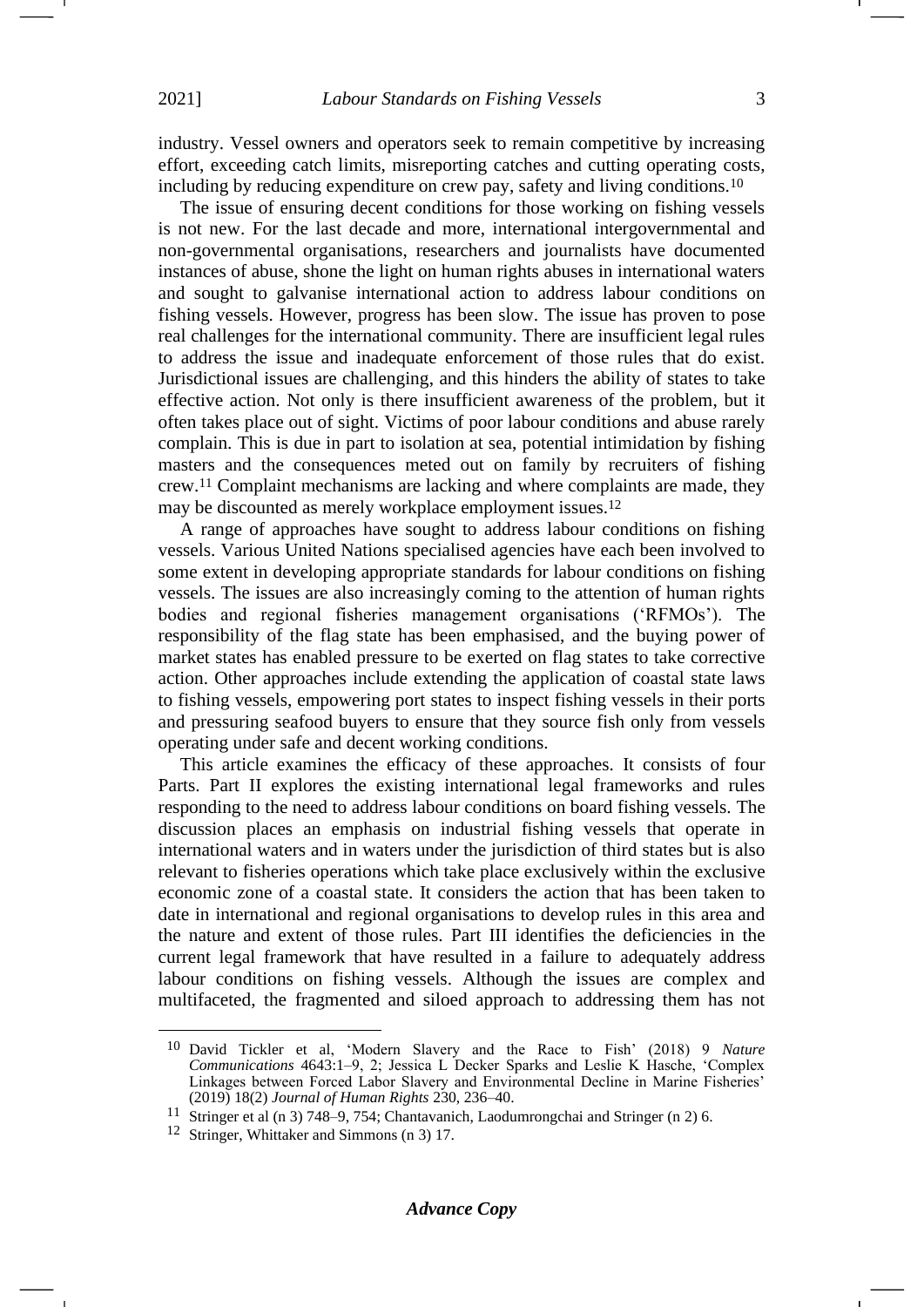proved to be effective. Part IV outlines the measures taken to respond to these deficiencies. These include efforts at greater inter-agency collaboration, coastal state action, a shift in the narrative towards breach of human rights norms and increasing recourse to private sector initiatives. Part V identifies a potential alternative home for the problem, based upon cooperative and coordinated action through the UN.

# II INTERNATIONAL AND REGIONAL ORGANISATIONS AND THE INTERNATIONAL LEGAL FRAMEWORK

<span id="page-3-1"></span>The legal and jurisdictional framework for addressing labour conditions on board fishing vessels is centred on art 94(1) and art 94(3) of the *United Nations Convention on the Law of the Sea* ('*UNCLOS*').<sup>13</sup> These articles place responsibility on the flag state of a vessel for, inter alia, 'administrative, technical and social matters' on the vessel, for ensuring safety at sea, and for 'the manning of ships, labour conditions and the training of crews, taking into account the applicable international instruments'.<sup>14</sup> Much of the international discourse on labour conditions on fishing vessels focuses on the question of how to enhance mechanisms to ensure that the flag state properly fulfils its flag state responsibilities and how states may exercise complementary jurisdiction.

Three main UN specialised agencies have developed binding and non-binding instruments to address labour standards on fishing vessels: International Labour Organization ('ILO'); International Maritime Organization ('IMO'); and Food and Agriculture Organization of the United Nations ('FAO'). Other international organisations are also involved in the issue to some extent, including the United Nations Office on Drugs and Crime ('UNODC'), the International Organization for Migration ('IOM'), and the UN human rights bodies. Increasingly, the issue is being addressed by RFMOs.

<span id="page-3-0"></span>The ILO is the only tripartite UN agency that brings together governments, employers and workers to set labour standards, develop policies and devise programmes to promote decent work for all people. For close to a century, the ILO has worked to address forced labour and slavery-like practices, including in the fishing industry, commencing with the 1930 ILO *Convention on Forced and Compulsory Labour* ('*Forced Labour Convention*').<sup>15</sup> This is one of the most widely ratified conventions with 179 ratifications.<sup>16</sup> The *Forced Labour Convention* requires parties to suppress the use of forced or compulsory labour and to enforce prohibitions of such practices as criminal offences.<sup>17</sup> The *Protocol of 2014 to the Forced Labour Convention, 1930* ('*Protocol to the Forced Labour Convention*'), which entered into force in November 2016, seeks to address the

<sup>13</sup> *United Nations Convention on the Law of the Sea*, opened for signature 10 December 1982, 1833 UNTS 397 (entered into force 16 November 1994) arts 94(1), (3) ('*UNCLOS*').

<sup>14</sup> Ibid.

<sup>15</sup> *Convention concerning Forced or Compulsory Labour*, opened for signature 28 June 1930, 39 UNTS 55 (entered into force 1 May 1932) ('*Forced Labour Convention*').

<sup>16</sup> 'Ratifications of C029: Forced Labour Convention, 1930 (No 29)', *International Labour Organization* (Web Page) <https://www.ilo.org/dyn/normlex/en/f?p=1000:11300:0::NO:11300:P11300\_INSTRUMEN T\_ID:312174>, archived at <https://perma.cc/8UN7-YTWM>.

<sup>17</sup> *Forced Labour Convention* ([n 15\)](#page-3-0) arts 1(1), 25.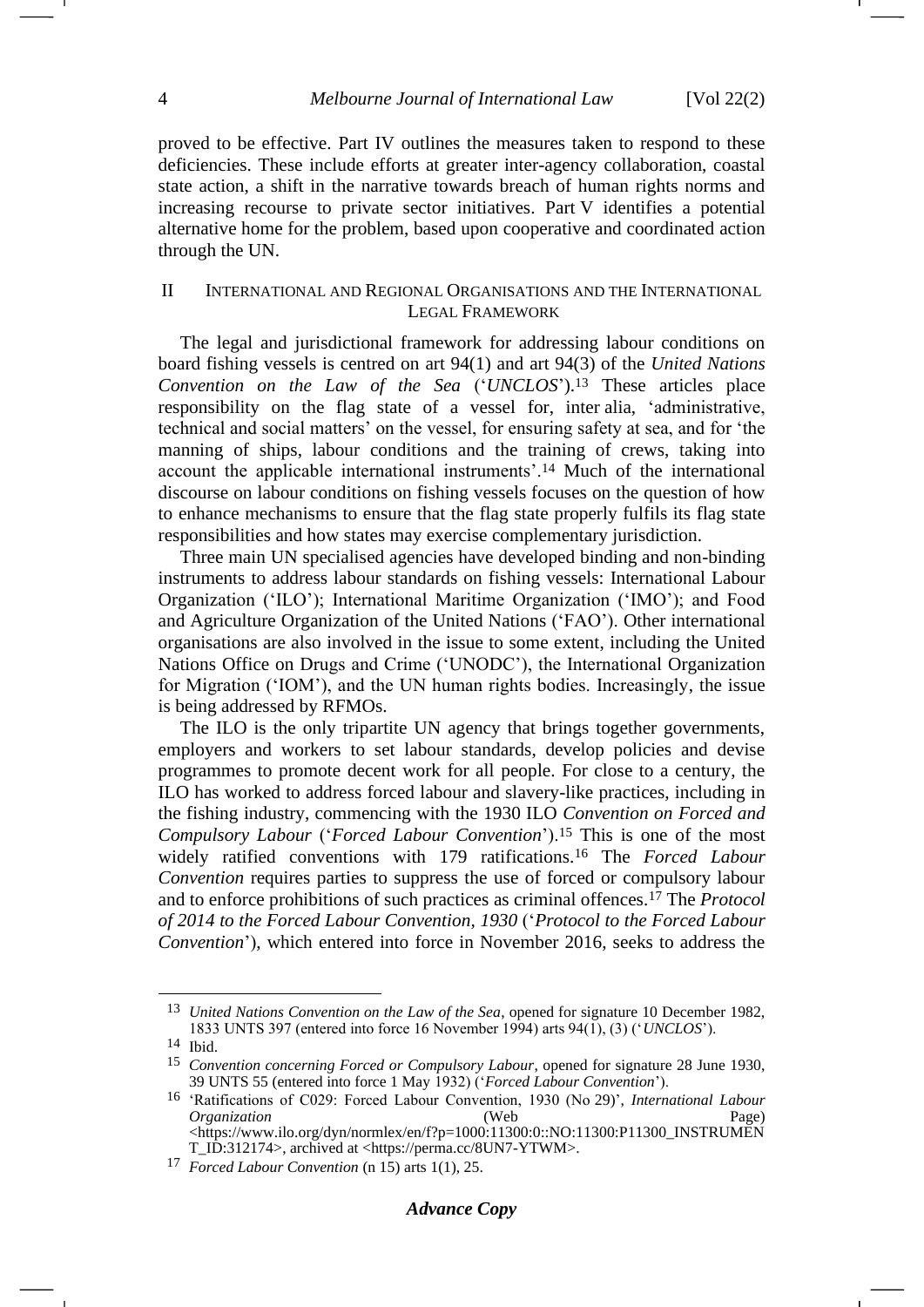gaps in the implementation of the 1930 Convention.<sup>18</sup> The parties are to take effective action to suppress forced or compulsory labour through a three-pronged approach: through prevention and eliminating its use; through protection of victims and the provision of remedies such as compensation; and through sanctioning the perpetrators of forced or compulsory labour.<sup>19</sup>

<span id="page-4-0"></span>The ILO has been engaged in promoting decent working conditions on board ships and fishing vessels, including through the adoption of international instruments. The *Maritime Labour Convention* of 2006 establishes minimum international requirements for seafarers' employment and working conditions although fishing vessels are specifically exempt from the Convention.<sup>20</sup> This gap in scope was filled to a large extent by the ILO *Convention concerning Work in the Fishing Sector ('Work in Fishing Convention*'), and its accompanying *Recommendation concerning Work in the Fishing Sector*, both of which came into force in November 2017.<sup>21</sup> The *Work in Fishing Convention* seeks to ensure decent work in fishing and — together with the *Protocol to the Forced Labour Convention* — should provide a comprehensive framework for regulating working conditions and protecting migrant workers on foreign flagged vessels operating in distant fisheries. It places overall responsibility for working conditions on the owner of the fishing vessel, while skippers are responsible for the safety of fishers on board and for the safety of the vessel.<sup>22</sup> It contains a broad range of requirements relating to crewing, including that workers have periodic medical examinations and are fit to perform their duties, have adequate rest, adequate quality and quantity of nutritional food and potable water, healthy accommodation, and training in occupational safety and health awareness.<sup>23</sup> Fishers should also have signed work agreements, receive regular payment of wages and be repatriated when their agreements expire.<sup>24</sup>

In many respects the *Work in Fishing Convention* parallels the *Maritime*  Labour Convention. However, with only 19 ratifications,<sup>25</sup> it does not have sufficient parties to be considered a 'generally accepted' international regulation to which states are required to conform under art 94(5) of *UNCLOS*. <sup>26</sup> Thailand is the only Asian country to have become party to the *Work in Fishing Convention*, although ratification is also being considered in Indonesia, a large

<sup>18</sup> *Protocol of 2014 to the Forced Labour Convention, 1930*, opened for signature 11 June 2014, 53 ILM 1227 (entered into force 9 November 2016).

 $19$  Ibid art 1(1).

<sup>20</sup> *Maritime Labour Convention*, opened for signature 23 February 2006, 2952 UNTS 3 (entered into force 20 August 2013) art II(4).

<sup>21</sup> *Convention concerning Work in the Fishing Sector*, opened for signature 14 June 2007 (entered into force 16 November 2017) ('*Work in Fishing Convention*'); International Labour Organization, *Recommendation concerning Work in the Fishing Sector*, 96<sup>th</sup> sess, Agenda Item 4, 14 June 2007.

<sup>22</sup> *Work in Fishing Convention* (n [21\)](#page-4-0) art 8.

<sup>23</sup> Ibid arts 10–14, 25–31.

<sup>24</sup> Ibid arts 16–21, 23.

<sup>25</sup> 'Ratifications of C188: Working in Fishing Convention, 2007 (No 188)', *International Labour Organization* (Web Page) <https://www.ilo.org/dyn/normlex/en/f?p=1000:11300:0::NO:11300:P11300\_INSTRUMEN T\_ID:312333>, archived at <https://perma.cc/HX4W-B8XS>.

<sup>26</sup> *UNCLOS* (n [13\)](#page-3-1) art 94(5).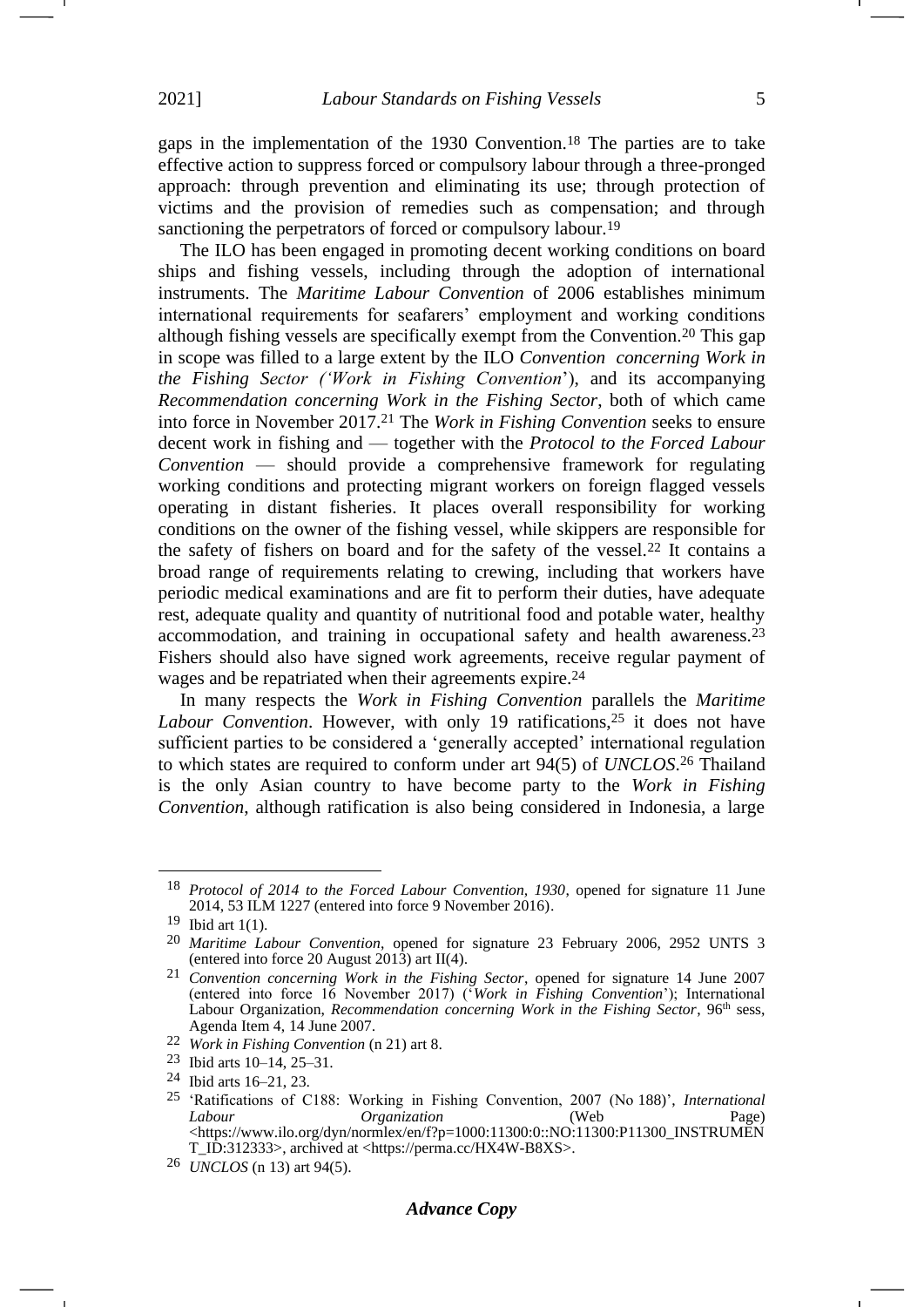<span id="page-5-2"></span>home country of migrant fishers.<sup>27</sup> None of the major distant water fishing nations are party.<sup>28</sup> This is significant given the emphasis in the Convention on the primacy of flag state jurisdiction for enforcement purposes. Widespread ratification of the *Work in Fishing Convention* would enhance the powers of states, flag states, coastal states and port states to take action to improve living and working conditions on fishing vessels.<sup>29</sup> However, despite the apparent flexibility permitted in implementing the Convention, states have been reluctant to become party. Among the reasons cited to date for the lack of ratifications are the increased scrutiny that ratification would bring, the difficulty of effective enforcement, the cost burden of effective implementation and the limitation of requirements on living conditions to new vessels.<sup>30</sup> There may also be concern over the prescriptive nature of some of its provisions which may pose implementation challenges.<sup>31</sup>

<span id="page-5-1"></span><span id="page-5-0"></span>While the ILO deals with the persons on board fishing vessels, the IMO is responsible for ensuring the safety of the vessels themselves, including fishing vessels. The 1974 *International Convention for the Safety of Life at Sea ('SOLAS*') sets out the conditions for the safe operation of vessels, but, like the *Maritime Labour Convention*, it exempts fishing vessels other than fish processing or factory ships, from its scope.<sup>32</sup> The IMO addresses labour standards on fishing vessels through two main avenues.

First, it establishes minimum standards for the construction of fishing vessels to help address the conditions on board vessels through the *Cape Town Agreement*. <sup>33</sup> The *Cape Town Agreement* is not yet in force and has only 16 parties.<sup>34</sup> However, impetus for the ratification of the Agreement was achieved at

<sup>27</sup> Mi Zhou, Arezka Hantyanto and Jeffry Irvandi, 'Indonesia and the Work in Fishing Convention, 2007 (No 188): A Comparative Analysis' (Working Paper, International Labour Organization, 2019).

<sup>28</sup> It is noted that Chinese Taipei, which is not able to ratify the *Work in Fishing Convention,* is working towards compliance with its requirements: Mina Chiang and Kimberly Rogovin, 'Labor Abuse in Taiwan's Seafood Industry & Local Advocacy for Reform' (Briefing Paper, Global Labor Justice — International Labor Rights Forum, December 2020) 12 <https://laborrights.org/sites/default/files/publications/Labor-Abuse-in-Taiwan-Seafood-Industry-Local-Advocacy-for-Reform.pdf>, archived at <https://perma.cc/5Y3W-EB6Y>.

<sup>29</sup> Vasco Becker-Weinberg, 'Time to Get Serious about Combating Forced Labour and Human Trafficking in Fisheries' (2021) 36(1) *International Journal of Marine and Coastal Law* 88, 93, 109, 112–13.

<sup>30</sup> Stanford Center for Ocean Solutions and Stanford Law School, *The Outlaw Ocean: An Exploration of Policy Solutions to Address Illegal Fishing and Forced Labor in the Seafood Industry* (Report, September 2020) 82–3 <https://www-cdn.law.stanford.edu/wpcontent/uploads/2020/09/outlawocean\_fullreport2-F20.pdf>, archived at <https://perma.cc/3LRU-6HZ3>.

<sup>31</sup> See, eg, *Report of the Ministerial Inquiry into the Use and Operation of Foreign Charter Vessels* (Report, February 2012) 73 [396]. <https://www.mpi.govt.nz/dmsdocument/4008/direct>, archived at <https://perma.cc/23EA-K6QL> ('*Report of the Ministerial Inquiry*').

<sup>32</sup> *International Convention for the Safety of Life at Sea*, opened for signature 1 November 1974, 1184 UNTS 278 (entered into force 25 May 1980) annex ch 1 pt A reg 3.

<sup>33</sup> *2012 Cape Town Agreement on the Implementation of the Provisions of the 1993 Torremolinos Protocol relating to the 1977 International Convention for the Safety of Fishing Vessels*, opened for signature 11 October 2012 (not yet in force) ('*Cape Town Agreement*').

<sup>34</sup> 'Peru Accedes to the 2012 Cape Town Agreement on Fishing Vessel Safety', *International Maritime Organization* (Web Page, 2 March 2021) <https://www.imo.org/en/MediaCentre/Pages/WhatsNew-1588.aspx>, archived at <https://perma.cc/VAY5-8JGJ>.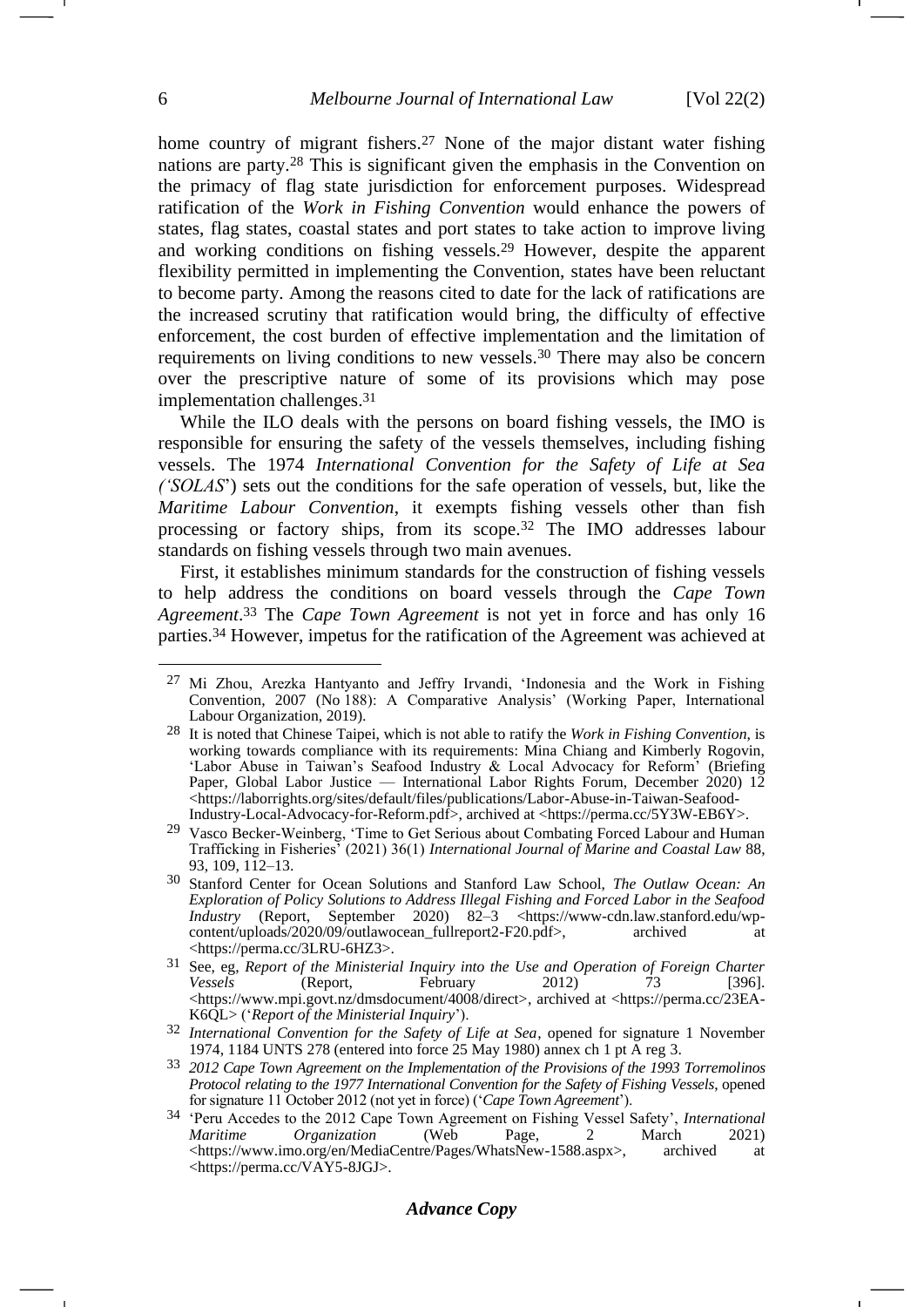a 2019 conference, hosted by the IMO and Spain, during which 48 states indicated their resolve to see the Agreement come into force by October 2022.<sup>35</sup> The *Cape Town Agreement* is significant because once it is in force, fishing vessels falling under the scope of the Agreement will be subject to port state control, thereby enabling a port state to inspect and exercise jurisdiction over a vessel.<sup>36</sup>

Second, the IMO sets minimum standards for training and certification of senior crew on seagoing fishing vessels greater than 24 metres in length through the 1995 *International Convention on Standards of Training, Certification and Watchkeeping for Fishing Vessel Personnel* ('*STCW-F*'), which entered into force on 29 September 2012.<sup>37</sup> The *STCW-F* does have broad participation; 38 nevertheless, a review of the *STCW-F* is currently underway in the IMO with the aim of enhancing minimum requirements for basic safety training for all fishing vessel personnel.<sup>39</sup>

The third UN specialised agency engaged with labour conditions on fishing vessels is the FAO. It deals specifically with fisheries and has attempted to make some inroads towards improving labour conditions on fishing vessels. In 2011 it adopted a comprehensive *Code of Conduct for Responsible Fisheries*, which covers the full range of expected conduct for the management and conduct of fishing operations.<sup>40</sup> The Code explicitly refers to safety of fishing vessels in art 6.17, where it is stated that

States should ensure that fishing facilities and equipment as well as all fisheries activities allow for safe, healthy and fair working and living conditions and meet internationally agreed standards adopted by relevant international organizations.<sup>41</sup>

Article 8.1.5 expands on this by requesting that states ensure the adoption of health and safety standards for fishing operations which 'should be not less than the minimum requirements of relevant international agreements on conditions of work and service'. <sup>42</sup> Moreover, art 8.4.1 also requests that states ensure 'fishing -1

<sup>35</sup> 'IMO Fishing Vessel Treaty Gets Major Boost at Historic IMO-Led Ministerial Conference', *International Maritime Organization* (Web Page, 23 October 2019) <https://www.imo.org/en/MediaCentre/PressBriefings/Pages/25-Torremolinos-Conference.aspx>, archived at <https://perma.cc/XD5N-BNMB>.

<sup>36</sup> The Pew Charitable Trusts, 'The Cape Town Agreement Explained: How One International Treaty Could Combat Illegal Fishing and Save Lives' (Issue Brief, October 2018) 8 <https://www.pewtrusts.org/-/media/assets/2019/09/ctaexplained\_brief.pdf>, archived at <https://perma.cc/S4YZ-HJ85>.

<sup>37</sup> *International Convention on Standards of Training, Certification and Watchkeeping for Fishing Vessel Personnel, 1995, adopted 7 July 1995 (entered into force 29 September* 2012) ('*STCW-F*').

<sup>38</sup> *STCW-F* has 33 parties: International Maritime Organization, *Status of IMO Treaties: Comprehensive Information on the Status of Multilateral Conventions and Instruments in Respect of Which the International Maritime Organization or Its Secretary-General Performs Depositary or Other Functions* (Report, 29 September 2021) 426 <https://wwwcdn.imo.org/localresources/en/About/Conventions/StatusOfConventions/Statu s%20-%202021.pdf>, archived at <https://perma.cc/3GQW-QD7H>.

<sup>39</sup> Dennis O'Neill, 'IMO Sets Out Better Conditions for Seafarers', *Marine Professional* (online, 19 March 2021) <https://www.imarest.org/themarineprofessional/on-the-radar/item/5996-imo-setsout-better-conditions-for-seafarers>, archived at <https://perma.cc/H74S-45CX>.

<sup>40</sup> Food and Agriculture Organization of the United Nations, *Code of Conduct for Responsible Fisheries* (1995).

<sup>41</sup> Ibid art 6.17.

<sup>42</sup> Ibid art 8.1.5.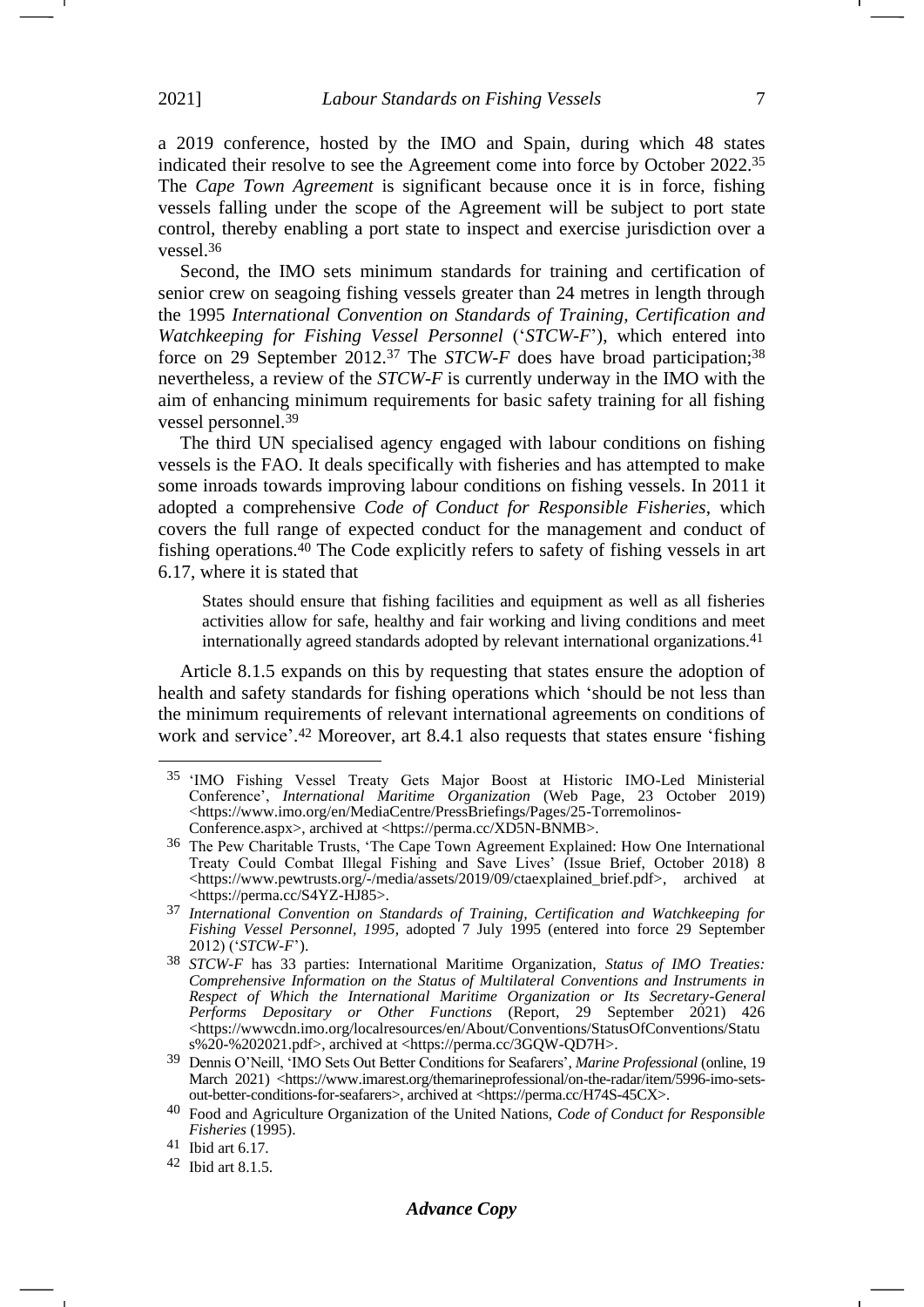is conducted with due regard to the safety of human life'. <sup>43</sup> The Code is nonbinding but is widely referred to as a basis for the proper management of international fisheries.

The FAO has been increasingly concerned over social and labour conditions in the fishing industry. In 2018 the FAO Committee on Fisheries ('COFI') recommended that draft guidance be developed to advance social sustainability in the fishing industry, in cooperation with relevant stakeholders and in line with international rules respecting human rights and principles, and relevant standards of the ILO.<sup>44</sup> A draft *Guidance on Social Responsibility in Fish Value Chains* was submitted in 2019, but not agreed upon by COFI because it was viewed as obligatory and included prescriptive language.<sup>45</sup> Nevertheless, COFI has accepted the link between labour conditions and sustainable fisheries and in February 2021 adopted the *2021 COFI Declaration for Sustainable Fisheries and Aquaculture* which seeks to promote the attainment of safe, healthy and fair working conditions for all in the fisheries sector.<sup>46</sup>

<span id="page-7-0"></span>In addition to these main organisations, there are a number of other international organisations which have a role in addressing labour standards on fishing vessels from a human rights and migrant labour perspective. These include the UNODC.<sup>47</sup> The UNODC is the Secretariat of the Conference of the Parties to the 2000 *United Nations Convention against Transnational Organized Crime* and its protocols: the *Trafficking Protocol* and the *Migrant Smuggling Protocol*. <sup>48</sup> The *Trafficking Protocol* is one of the most widely ratified conventions with 178 parties, while the *Migrant Smuggling Protocol* has 150 parties.<sup>49</sup> These instruments seek to address human trafficking and smuggling aboard vessels from a comprehensive perspective. In addition, a range of other

<span id="page-7-1"></span><sup>43</sup> Ibid art 8.4.1.

<sup>44</sup> Food and Agriculture Organization of the United Nations, *The State of World Fisheries and Aquaculture: Sustainability in Action* (Report, 2020) 119.

<sup>45</sup> Aaron Orlowski, 'FAO's Guidelines for Human Rights in Fishing Delayed after Pushback' SeafoodSource (online, 10 April 2020) <https://www.seafoodsource.com/news/environmentsustainability/fao-s-guidelines-for-human-rights-in-fishing-delayed-after-pushback>, archived at <https://perma.cc/UUM4-VTXU>.

<sup>46</sup> Food and Agriculture Organization of the United Nations, *2021 COFI Declaration for Sustainable Fisheries and Aquaculture*, 34<sup>th</sup> sess, 1 February 2021, 6 [13].

<sup>47</sup> See especially United Nations Office on Drugs and Crime, *Global Report on Trafficking in Persons* (Report, 2020).

<sup>48</sup> *United Nations Convention against Transnational Organized Crime*, opened for signature 15 November 2000, 2225 UNTS 209 (entered into force 29 September 2003); *Protocol to Prevent, Suppress and Punish Trafficking in Persons, Especially Women and Children, Supplementing the United Nations Convention against Transnational Organized Crime*, opened for signature 15 November 2000, 2237 UNTS 319 (entered into force 25 December 2003) ('*Trafficking Protocol*'); *Protocol against the Smuggling of Migrants by Land, Sea and Air, Supplementing the United Nations Convention against Transnational Organized Crime*, opened for signature 15 November 2000, 2241 UNTS 507 (entered into force 28 January 2004) ('*Migrant Smuggling Protocol*').

<sup>&</sup>lt;sup>49</sup> 'Protocol to Prevent, Suppress and Punish Trafficking in Persons, Especially Women and Children, Supplementing the United Nations Convention against Transnational Organized Crime', *United Nations Treaty Collection* (Web Page) <https://treaties.un.org/pages/ViewDetails.aspx?src=TREATY&mtdsg\_no=XVIII-12 a&chapter=18&clang=\_en>, archived at <https://perma.cc/3DK8-4GYS>; 'Protocol against the Smuggling of Migrants by Land, Sea and Air, Supplementing the United Nations Convention against Transnational Organized Crime', *United Nations Treaty Collection* (Web Page) <https://treaties.un.org/Pages/ViewDetails.aspx?src=TREATY&mtdsg\_no=XVIII-12 b&chapter=18&clang=\_en>, archived at <https://perma.cc/86WV-6VNT>.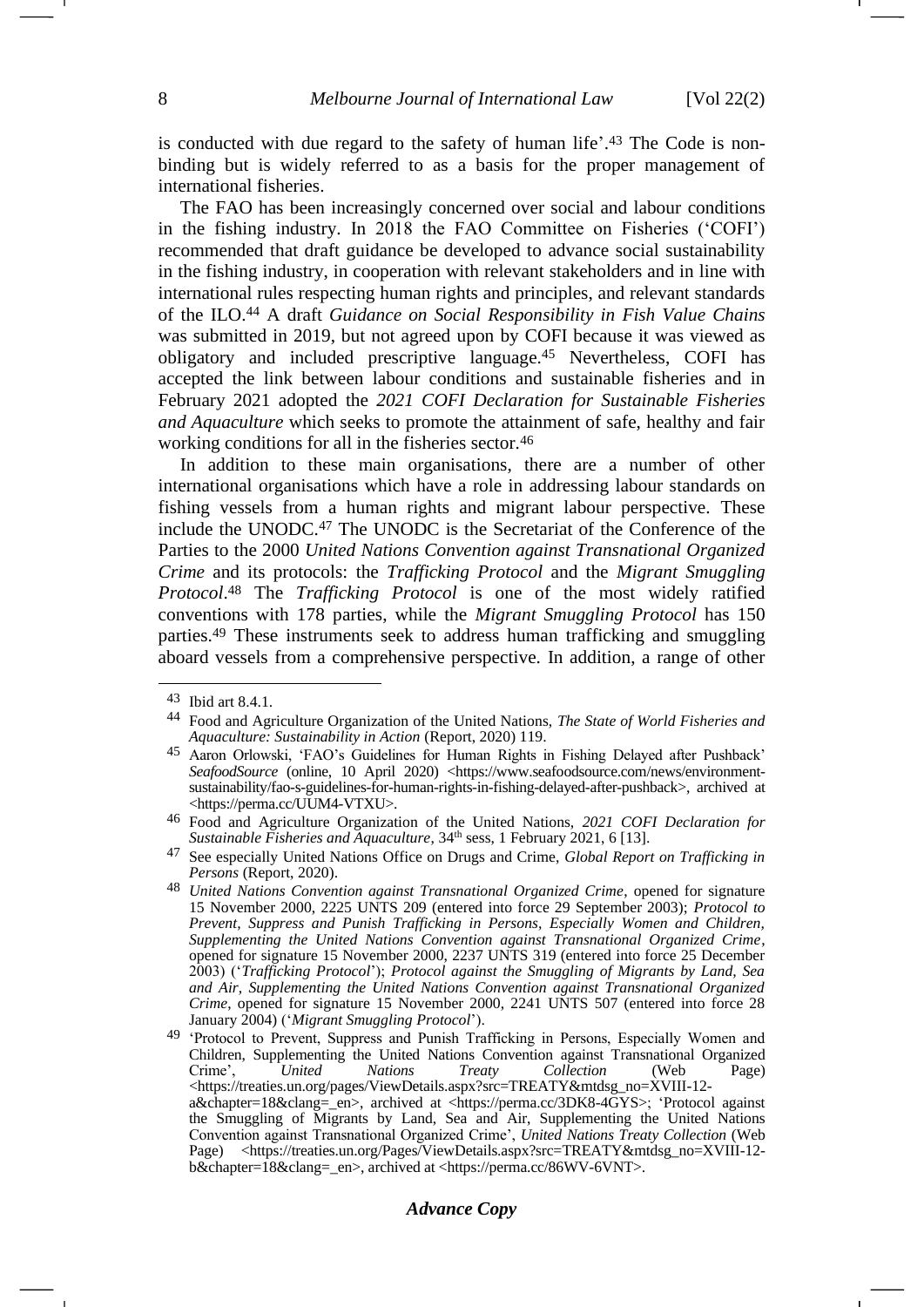organisations, including the UN High Commissioner for Refugees, UN Special Rapporteur on Trafficking in Persons, Especially Women and Children, UN Global Initiative to Fight Human Trafficking, the IOM and INTERPOL, play a role in seeking to address human trafficking.

<span id="page-8-0"></span>Added to the mix of international agencies are RFMOs, which have a role in conservation and management of fish resources within their area of competence and in the recognised link between IUU fishing and poor labour conditions on fishing vessels.<sup>50</sup> However, even though most distant water fishing operations take place within the management areas of RFMOs only one has specifically addressed labour standards on board fishing vessels in international waters. In 2018 the Western and Central Pacific Fisheries Commission ('WCPFC') adopted a non-binding *Resolution on Labour Standards for Crew on Fishing Vessels*. 51 This encourages members and cooperating non-members to ensure fair working conditions on board for all crew working on their flag fishing vessels, including fair terms of employment, decent living and working conditions and decent and regular remuneration.<sup>52</sup> They are also encouraged to work with any entities involved in recruitment of crew,<sup>53</sup> to exercise effective jurisdiction and control over vessels flying their flag, and to exercise due diligence to improve and enforce requirements regarding labour conditions on board fishing vessels.<sup>54</sup>

The Resolution was the initiative of members of the Forum Fisheries Agency ('FFA') who were concerned to address human rights abuses on fishing vessels operating in the Pacific.<sup>55</sup> It was also partly driven by the interest of Pacific states in increasing the participation of their labour force in the crewing of vessels that catch highly migratory fish stocks in their waters. However, the adoption of the Resolution was not without controversy. A number of distant water fishing nations expressed the view that the WCPFC was not the appropriate venue to discuss the issue, largely due to questions over whether the issue fell within the mandate of the Commission.<sup>56</sup> A marker was laid down that a binding measure may not be acceptable in future.<sup>57</sup> The issue was again discussed by the Commission at its meeting in 2020. Although the same concerns were again expressed by some members, the Commission agreed to intersessional work being conducted to promote discussion among members and enable the sharing of information on labour standards.<sup>58</sup> The focus of this

<sup>50</sup> Marcus Haward and Bianca Haas, 'The Need for Social Considerations in SDG 14' (2021) 8 *Frontiers in Marine Science* 632282:1–6, 2.

<sup>51</sup> Western and Central Pacific Fisheries Commission, *Resolution on Labour Standards for Crew on Fishing Vessels*, Res 2018-01, 15th reg sess, 10–14 December 2018. The author was Legal Advisor to the WCPFC at the time.

<sup>52</sup> Ibid art 2.

<sup>53</sup> Ibid art 3.

<sup>54</sup> Ibid art 4.

<sup>55</sup> Letter from Tepaeru Herrmann, Chair, Forum Fisheries Committee, to Feleti Teo, Executive Director, Western and Central Pacific Fisheries Commission, 9 November 2018 <https://www.wcpfc.int/doc/wcpfc15-2018-dp13/draft-resolution-labour-standards-crewfishing-vessels>, archived at <https://perma.cc/Y2XH-PP2E>.

<sup>56</sup> Western and Central Pacific Fisheries Commission, *Summary Report*, 15th reg sess, 10–14 December 2018, 21 [114].

<sup>57</sup> Ibid.

<sup>58</sup> Western and Central Pacific Fisheries Commission, *Summary Report*, 17th reg sess, 8–15 December 2020, 61–4 [291]–[311]; 66–7 [321]–[322].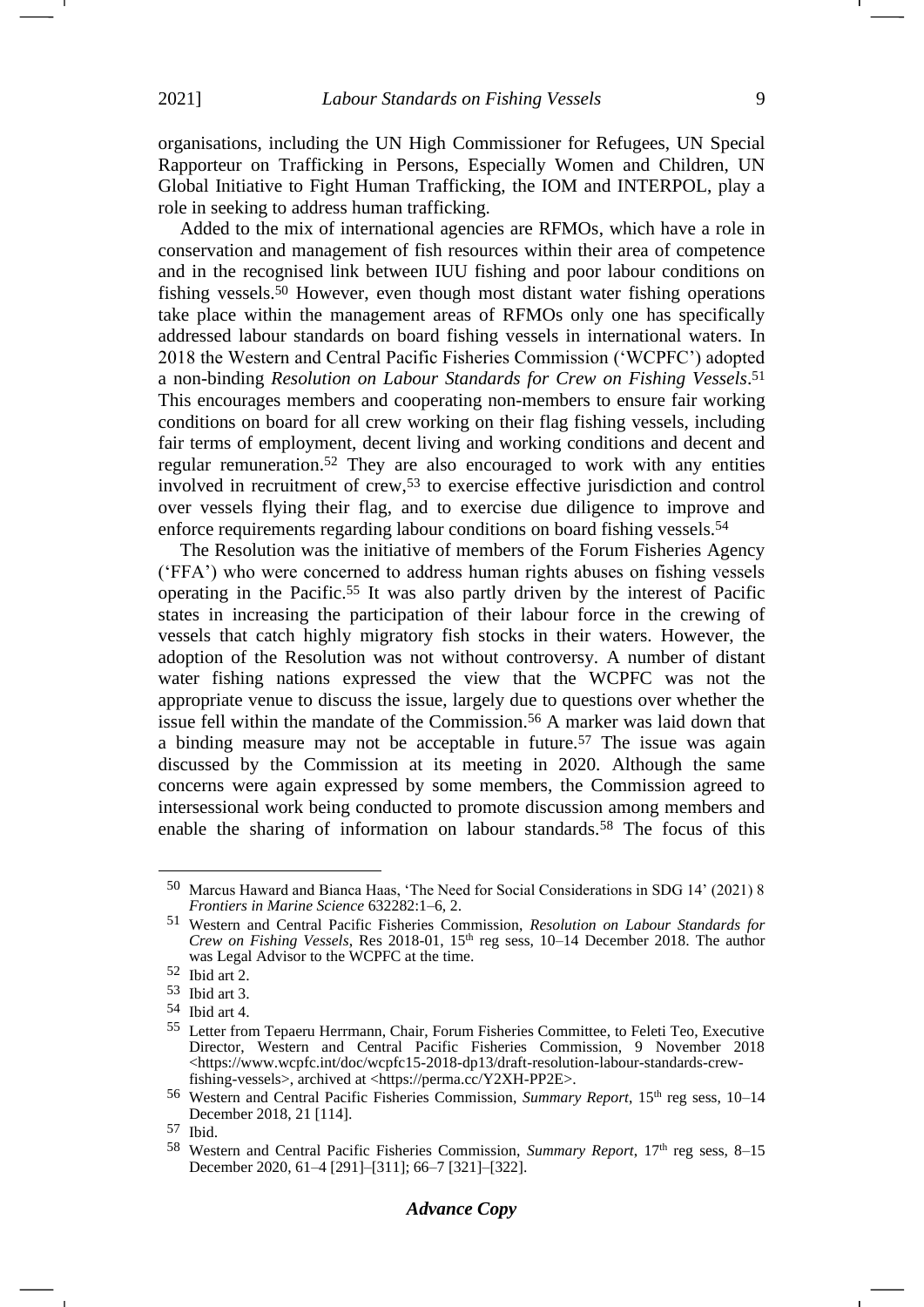intersessional work has now shifted towards improving crew conditions on fishing vessels.<sup>59</sup> Other RFMOs also recognise the growing importance of the issue. For example, the panel which undertook a formal performance review of the South Pacific Regional Fisheries Management Organisation highlighted the need to engage with this topic due to increasing global interest.<sup>60</sup> It has been suggested that the gap in governance of labour standards on fishing vessels can be met through increasing the role of RFMOs.<sup>61</sup> However, other than WCPFC, there has been little success in pursuing these issues in other RFMOs.

This brief review has highlighted the fragmented approach to addressing labour standards on fishing vessels. Different international and regional organisations operate under different mandates, each seeking to address a separate part of the problem. The limits of the current approach, including its fragmentation, are addressed in the following section.

# III THE LIMITS OF A FRAGMENTED AND FUNCTIONAL APPROACH TO ADDRESSING LABOUR STANDARDS

It should be emphasised that each of the various international and regional agencies involved in seeking to address labour standards on fishing vessels is making best efforts to address the issue within its mandate. The problem is not with the lack of individual effort of organisations but with the fragmentation of these efforts and the difficulty of dealing with the issue in a coherent and holistic way.

The theory of international organisations is traditionally based upon functionalism — the idea that international organisations exist in order to exercise functions delegated to them by member states, and states cooperate in order to give effect to certain functions.<sup>62</sup> The review of the applicable international instruments and organisations engaged in seeking to address labour standards on fishing vessels highlights the deficiencies with a functional approach to such international issues. The tension between state sovereignty and the function of international organisations creates a situation where members of an organisation may question the competence of the organisation to deal with a particular matter.<sup>63</sup> A functional approach is not able to respond effectively to cross-cutting issues and produces international legal rules which are fragmented and lack coherence. It has, in the words of Jan Klabbers, 'passed its sell-bydate'.<sup>64</sup>

In part this is due to the very multifaceted nature of the problem. The international legal norms with respect to conditions on board vessels are based

<sup>59</sup> Western and Central Pacific Fisheries Commission, *Update from Co-Chairs on Intersessional Work to Improve Crew Labour Standards*, Doc No WCPFC18-2021-DP07, 18th reg sess, 22 November 2021.

<sup>60</sup> Penelope Ridings et al, *Report of the South Pacific Regional Fisheries Management Organisation Performance Review Panel* (Report, 1 December 2018) 51–2 [225].

<sup>61</sup> Haward and Haas (n [50\)](#page-8-0) 3.

<sup>62</sup> Jan Klabbers, *An Introduction to International Organizations Law* (Cambridge University Press, 3rd ed, 2015) 3–4.

<sup>63</sup> Henry G Schermers and Niels M Blokker, *International Institutional Law: Unity within Diversity* (Brill Nijhoff,  $6<sup>th</sup>$  rev ed, 2018) 19–24 [15]–[21].

<sup>64</sup> Jan Klabbers, 'Transforming Institutions: Autonomous International Organisations in Institutional Theory' (2017) 6(2) *Cambridge International Law Journal* 105, 119.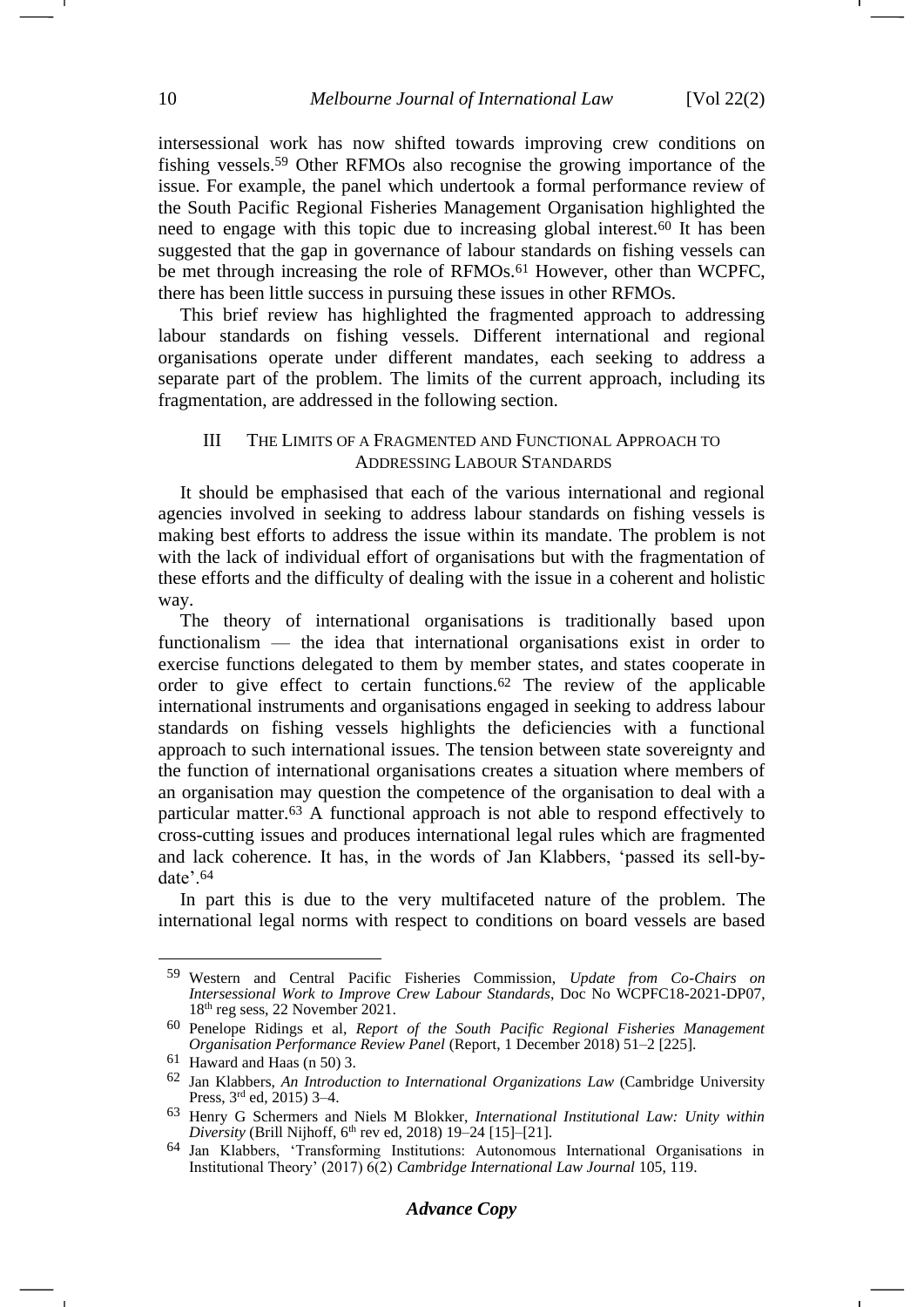on flag state responsibility and control. It is incumbent on the flag state to construct vessels with appropriate standards, to ensure that the owners and masters of vessels adopt and apply proper labour standards on vessels, and to verify and enforce compliance with those standards. Yet flag state enforcement is frequently lacking, particularly, but not only, on vessels flagged to countries with poor compliance records. In many cases crew on fishing vessels find positions through recruiters or brokers in their home countries.<sup>65</sup> Yet the home state may not regulate manning or recruitment agencies, leaving their nationals subject to unscrupulous dealers. The capacity of other states to exercise jurisdiction in respect of labour conditions and abuses on fishing vessels, including coastal states, port states and home countries of crew, may be limited.

<span id="page-10-0"></span>The issue is not necessarily due to a lack of international agreements but more to the lack of binding rules applicable to a large number of flag states and, importantly, inadequate compliance with those international instruments that are applicable.<sup>66</sup> There are very few ratifications of the major international treaties designed to address labour standards. Even if the international rules exist, there is an apparent inability or unwillingness on the part of flag states or other states with potential jurisdiction over such vessels to monitor compliance or enforce those rules.<sup>67</sup> This is compounded by the use of flags of convenience to avoid more stringent legal requirements. There is also little demonstrated push to enforce the rules at a national level.

There is a tendency for the complex jurisdictional issues to be used as a justification for inaction.<sup>68</sup> The flag state cannot exercise jurisdiction over persons outside its control, such as recruiters or brokers in the home country of fishing crews. It has also proved difficult to take action against the agencies involved in the recruitment of migrant fishers.<sup>69</sup>

The effectiveness of international labour standards depends on the degree to which these standards are incorporated into domestic legislation and enforced by domestic authorities. The fact that the exploitation of fishers takes place outside the territorial jurisdiction of a state and within the jurisdiction of the flag state poses evidentiary and jurisdictional challenges. It is difficult to investigate incidents which take place on board vessels in distant waters. Crew may be intimidated and not wish to come forward due to potential retribution. Fishers on distant water fishing vessels spend long periods at sea and may not visit their home countries or other ports very frequently. This may place them at the mercy of the vessel master and severely limits their ability to protest their treatment. Even where crew do protest, other countries face jurisdictional challenges in taking action in response.

As a result of this, attention has turned to whether other states, in particular port states, may also play a role in raising and applying minimum standards. The nine regional memoranda of understanding on port state control are geared

<sup>65</sup> Stringer, Whittaker and Simmons ([n 3\)](#page-1-1) 12.

<sup>66</sup> Azmath Jaleel and Devinder Grewal, 'A Perspective on Safety and Governance Issues of Fishing Vessels' (2017) 31(1) *Ocean Yearbook Online* 472, 493.

<sup>67</sup> Stringer et al (n [3\)](#page-1-1) 753–4.

<sup>68</sup> Sallie Yea, 'Human Trafficking and Jurisdictional Exceptionalism in the Global Fishing Industry: A Case Study of Singapore' (2022) 27(1) *Geopolitics* 238.

<sup>69</sup> Ibid 250.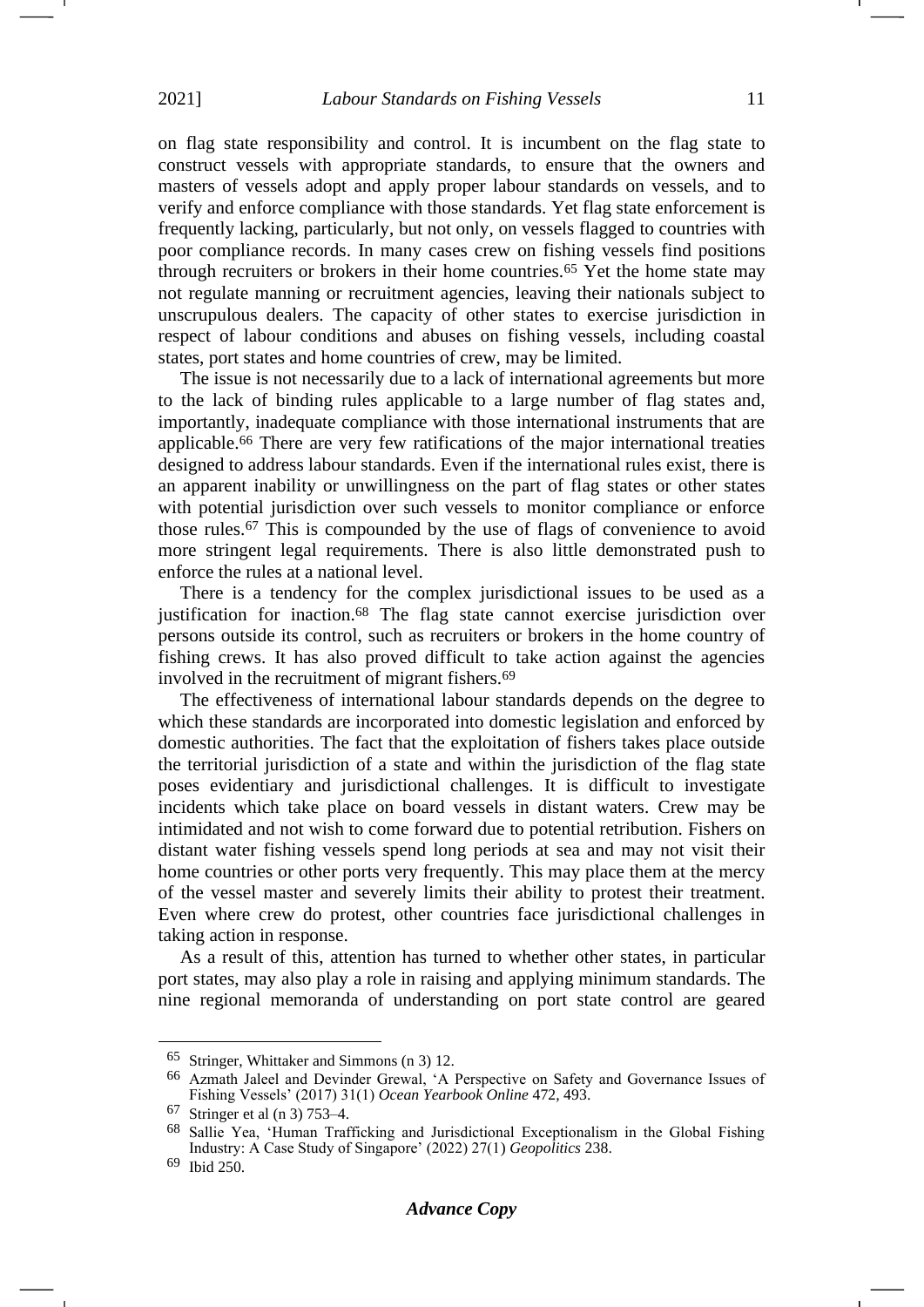towards inspections of ships for safety standards and pollution and do not provide an easy vehicle for inspections relating to labour conditions on board.<sup>70</sup> However, the ILO *Work in Fishing Convention* provides optional port state jurisdiction for states that are party to the Convention to investigate, report on and take steps to rectify alleged violations of the Convention on ships in its ports, even in cases where the flag state of the ship in question has not ratified the Convention.<sup>71</sup> The same potential occurs with the *Cape Town Agreement* which provides minimum standards for accommodation and other conditions on fishing vessels. If more states ratified these two treaties, it could open up the possibility of using port state measures on the basis of the 'no more favourable treatment' requirement.<sup>72</sup>

Another fundamental issue is that the existing legal instruments keep the issues of human rights and labour abuses in the fishing sector and IUU fishing separate from each other with little coordination between the various agencies involved.<sup>73</sup> This is compounded because labour standards are usually managed by the labour ministry, while fisheries ministries do not have the power, expertise or mandate to deal with labour issues.<sup>74</sup> There is a fragmented approach to the development of international rules and a resulting lack of coherence between the rules. The rules have been developed in silos and are inadequate to address a multifaceted problem which often takes place in areas where jurisdiction is difficult to exercise.

The functional approach to international organisations, where each agency is only able to take action within its specific mandate, and states are reluctant to expand the scope of an agency's mandate, is the biggest impediment to effectively addressing labour standards on fishing vessels. The following section examines the responses that have been used to respond to these deficiencies.

## IV INITIAL RESPONSES TO THE LIMITS OF FUNCTIONALISM

The limits of functionalism and the results of fragmentation have led to four different responses. First, efforts have been made to ensure greater collaboration between different international agencies. Second, some coastal states have adopted measures and increased oversight of vessel and crew conditions on foreign vessels licensed to fish in their waters. Third, there has been a shift of the narrative surrounding labour standards towards human rights norms. Fourth, there has been increasing recourse to governmental and private sector initiatives

archived at <https://perma.cc/35GR-2KEW>.

<sup>70</sup> See, eg, *Memorandum of Understanding on Port State Control in the Asia-Pacific Region*, opened for signature 1 December 1993 (entered into force 1 April 1994).

<sup>71</sup> George P Politakis, 'From Tankers to Trawlers: The International Labour Organization's New Work in Fishing Convention' (2008) 39(2) *Ocean Development and International Law* 119, 125–6.

<sup>72</sup> Jaleel and Grewal (n [66\)](#page-10-0) 500.

<sup>73</sup> 'Tragedy in the Marine Commons: The Intertwined Exploitation of Ocean Ecosystems and Fisheries Workers', Submission to the Special Rapporteur on Human Rights and the Environment <https://www.ohchr.org/Documents/Issues/Environment/Biodiversity/CoalitionNGOs.pdf>,

<sup>74</sup> See, eg, Dorien Braam, Mi Zhou and Arezka Ari Hantyanto, 'Indonesia's Fisheries Human Rights Certification System: Assessment, Commentary, and Recommendations' (Working Paper, International Labour Organization, 19 July 2019) 9–10.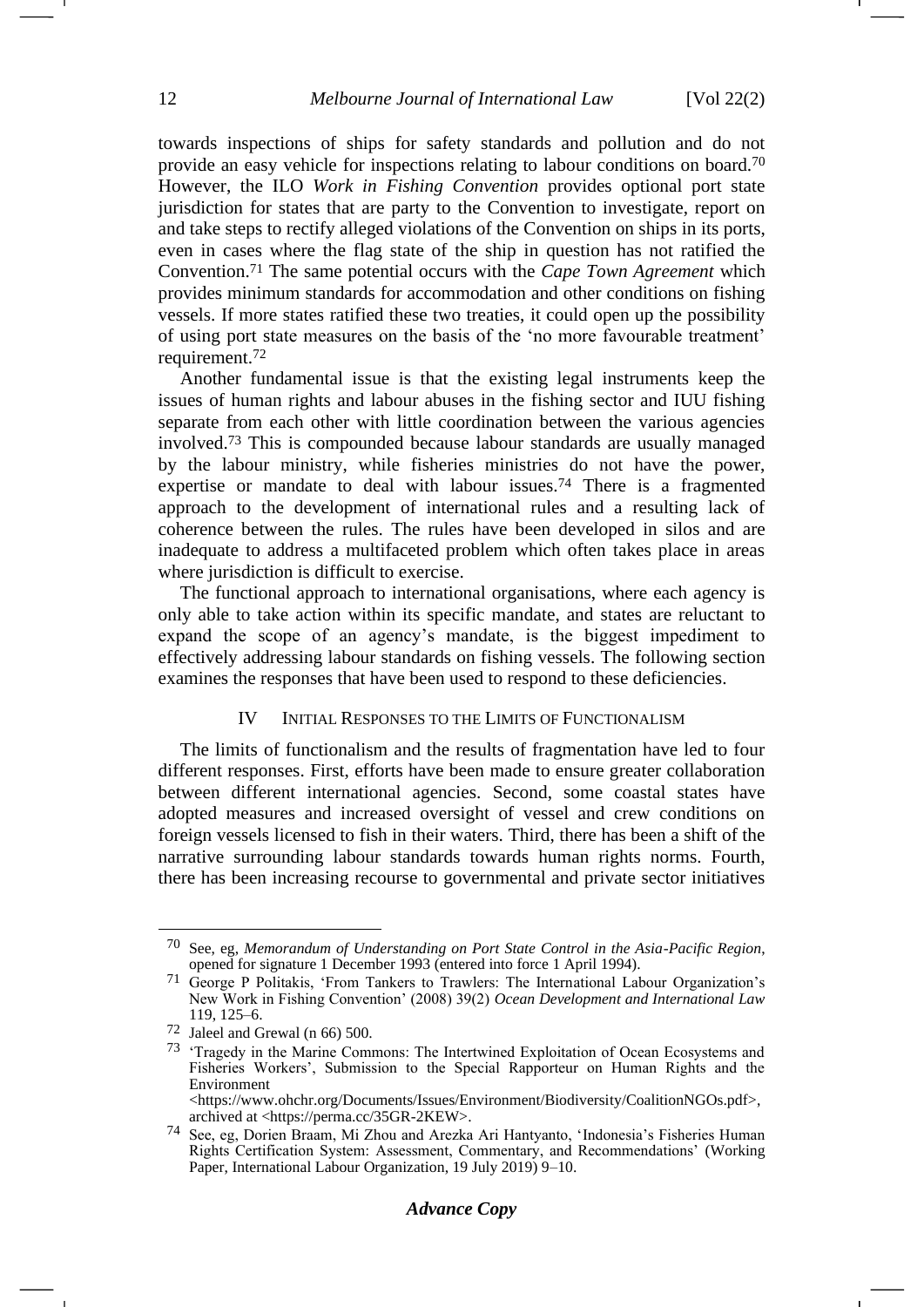which aim to use the power of the market to dis-incentivise poor labour practices on fishing vessels. This section examines each of these in turn.

The limits of functionalism have led to enhanced cooperation between the relevant international organisations, including through the Joint FAO/ILO/IMO Ad Hoc Working Group on IUU Fishing and Related Matters, known as the Joint Working Group ('JWG'). The ILO joined the JWG in 2019. At its Fourth Session the JWG recommended that the Secretariats of the three organisations 'work together to increase understanding of the relations between IUU fishing and severe human rights abuses and exploitation in the fisheries and seafood sector'. 75

<span id="page-12-1"></span><span id="page-12-0"></span>The JWG has initiated workshops in Asia and Africa, which have brought governments, NGOs and industry players together to develop plans of action to address the issues, and have led to the *Manila Call for Action* and the *Mahé Call for Action* in 2019.<sup>76</sup> The coordination of actions among states and with RFMOs to ensure decent work and safety at sea in the fisheries sector was one of the recommendations from the *Mahé Call for Action*. <sup>77</sup> Technical support to promote action to address labour standards and to promote ratification of the relevant international agreements is available from various international organisations but has not been effective in addressing the lack of political will to support ratification. The danger also is that international organisations continue to operate in silos even with acknowledgement of the need to cooperate with others. For example, work within the FAO on international standards for human rights, labour conditions, and social responsibility in the seafood industry lost momentum in part because of concern that the ILO *Work in Fishing Convention* adequately covered the issues.<sup>78</sup>

A second approach has focussed on the role of coastal states in regulating licensed fishing vessels within their waters under art 62(4) of *UNCLOS*. <sup>79</sup> Some coastal states have adopted legislation which enables licences to be declined where vessels or operators have engaged in mistreatment of crew.<sup>80</sup> Regional arrangements and mechanisms have also been used to help lift labour standards on fishing vessels. The FFA has implemented a set of harmonised minimum terms and conditions ('MTCs') under which vessels are licensed to fish within the exclusive economic zone of the Pacific Island countries. In May 2019, the FFA incorporated into the MTCs minimum standards for labour conditions by which vessels must abide in order to obtain a fishing license, and which are

<sup>75</sup> Committee on Fisheries, Food and Agriculture Organization of the United Nations, *Safety at*  Sea and Decent Work in Fisheries and Aquaculture, 34<sup>th</sup> sess, FAO Doc COFI/2020/Inf.14.1 (April 2020) 6 [30] ('*Safety at Sea*').

<sup>76</sup> Food and Agriculture Organization of the United Nations, *Joining Forces in the Fisheries Sector: Promoting Safety, Decent Work and the Fight against IUU Fishing* (Issue Brief, 2019); Food and Agriculture Organization of the United Nations, *Joining Forces in the Fisheries Sector: Promoting Safety, Decent Work and the Fight against Illegal, Unreported and Unregulated (IUU) Fishing* (Issue Brief, 2020) ('*Mahé Call for Action*').

<sup>77</sup> *Mahé Call for Action* ([n 76\)](#page-12-0) 6.

<sup>78</sup> Orlowski (n [45\)](#page-7-0).

<sup>79</sup> *UNCLOS* (n [13\)](#page-3-1) art 62(4).

<sup>80</sup> See *Fisheries (Conservation and Management) Ordinance 2005* (Falkland Islands) Ordinance No 14 of 2005, s 44(7); *Fisheries Management (Amendment) Act 2015* (Papua New Guinea) No 1 of 2015, ss 25(2), 41A(1)(d), 41B(1)(d); *Marine Resources (Amendment) Act 2017* (Tuvalu) s 12, amending *Marine Resources Act 2008* (Tuvulu) s 18.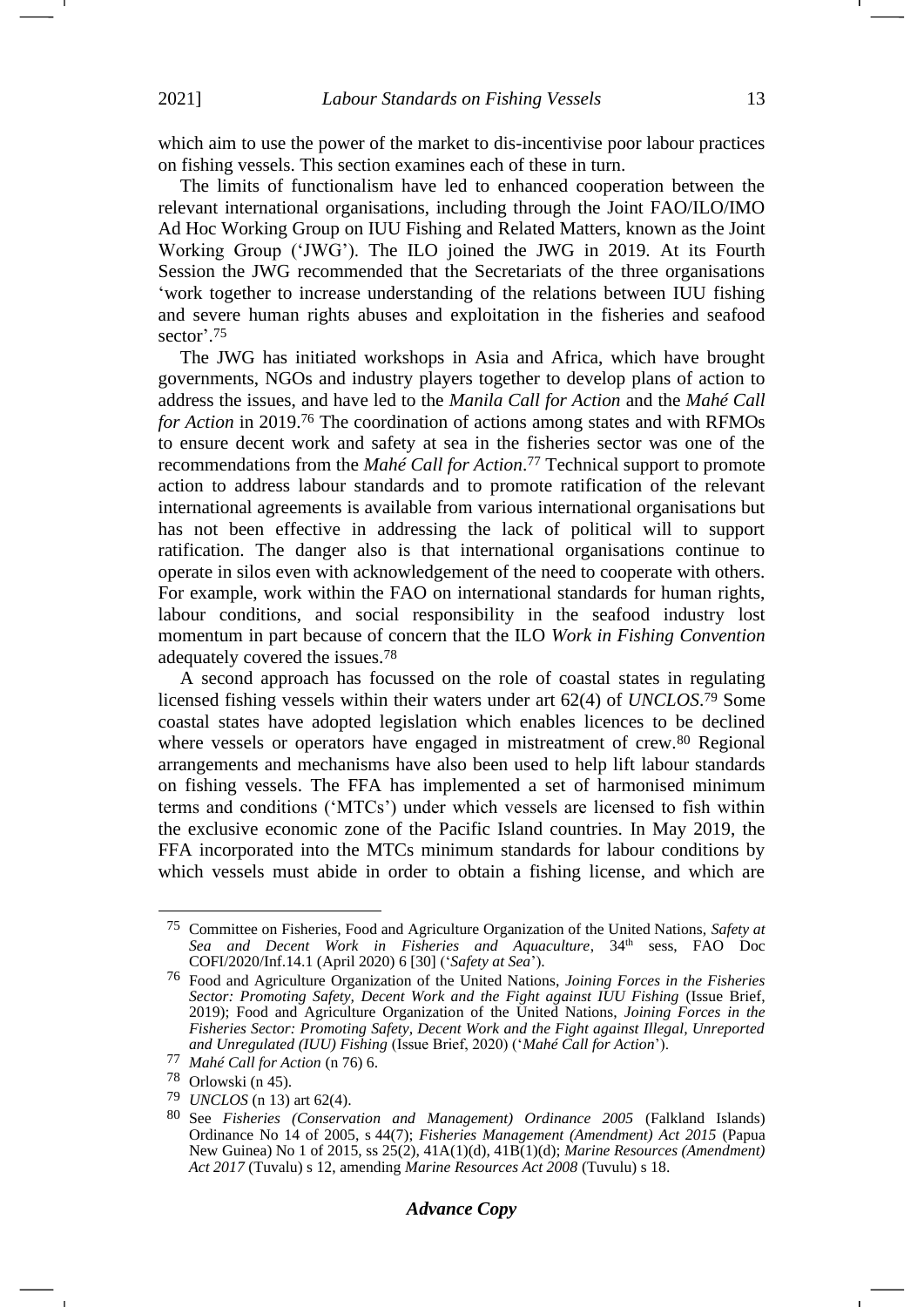largely based on the requirements of the *Work in Fishing Convention*. <sup>81</sup> In a parallel development, the Southwest Indian Ocean Fisheries Commission ('SWIOFC') has adopted voluntary guidelines according to which licensed foreign fishing vessels, and all vessels authorised to make port visits, comply with the minimum international labour standards, as reflected in the *Work in Fishing Convention*. <sup>82</sup> In this situation, it is the coastal state, as the state which licenses vessels to fish within its waters, that can enforce its licence conditions.<sup>83</sup> In this way the MTCs provide an incentive for licensed vessels to improve minimum conditions to protect fishing vessel crews. However, they do not address the issue of human rights abuses on the high seas.<sup>84</sup>

The third development has been the shift of attention towards legal norms which are of fundamental importance and evocative of the strength of moral and legal sentiment against human rights abuses. Increasingly, the conditions on some fishing vessels are being framed as forced labour, modern-day slavery or human trafficking.<sup>85</sup> An ILO survey showed that in 2013, 16% of surveyed Thai workers on long haul boats were deceived or coerced into working on boats against their will.<sup>86</sup>

The ILO *Forced Labour Convention* defines forced labour as 'all work or service which is exacted from any person under the menace of any penalty and for which the said person has not offered himself voluntarily'.<sup>87</sup> According to the ILO, modern slavery refers to 'situations of exploitation that a person cannot refuse or leave because of threats, violence, coercion, deception, and/or abuse of power'.<sup>88</sup> This is similar to the *Trafficking Protocol*'s definition of trafficking in persons.<sup>89</sup> However, it is not always clear whether a particular practice meets the legal definitions of forced labour or human trafficking found in the international legal instruments.<sup>90</sup> Christina Stringer and colleagues assessed the labour practices on certain fishing vessels against the ILO indicators of human trafficking for forced labour and placed particular relevance on whether a person

<sup>81</sup> Forum Fisheries Agency, *The Harmonised Minimum Terms and Conditions for Access by Fishing Vessels* (Terms and Conditions, May 2019).

<sup>82</sup> Southwest Indian Ocean Fisheries Commission, Food and Agriculture Organization of the United Nations, *Final Approval of the Guidelines on Minimum Terms and Conditions (MTC) for Foreign Fisheries Access in the SWIOFC Region*, FAO Doc SWIOFC/WPCCTF/19/Inf 5 E (29 September 2019) art 24.

<sup>83</sup> See Camille Goodman, *Coastal State Jurisdiction over Living Resources in the Exclusive Economic Zone* (Oxford University Press, 2021).

<sup>84</sup> Natasha Batista et al (n [30\)](#page-5-0) 100–1.

<sup>85</sup> Environmental Justice Foundation, *Sold to the Sea: Human Trafficking in Thailand's Fishing Industry* (Report, 2013); Environmental Justice Foundation, *Slavery at Sea: The Continued Plight of Trafficked Migrants in Thailand's Fishing Industry* (Report, 2014); Human Rights Watch (n [2\)](#page-1-0).

<sup>86</sup> International Labour Organization, *Employment Practices and Working Conditions in Thailand's Fishing Sector* (Report, 2013) 46. In more recent analysis, Peter Vandergeest and Melissa Marschke suggest that most fish workers actively choose to work in these fisheries, although they do not always have full information about their choices: Peter Vandergeest and Melissa Marschke, 'Beyond Slavery Scandals: Explaining Working Conditions among Fish Workers in Taiwan and Thailand' (2021) 132 *Marine Policy* 104685:1–8, 7.

<sup>87</sup> *Forced Labour Convention* ([n 15\)](#page-3-0) art 2(1).

<sup>88</sup> International Labour Organization and Walk Free Foundation, *Global Estimates of Modern Slavery: Forced Labour and Forced Marriage* (Report, 2017) 9.

<sup>89</sup> *Trafficking Protocol* (n [48\)](#page-7-1) art 3.

<sup>90</sup> International Labour Office (n [7\)](#page-1-3) 14.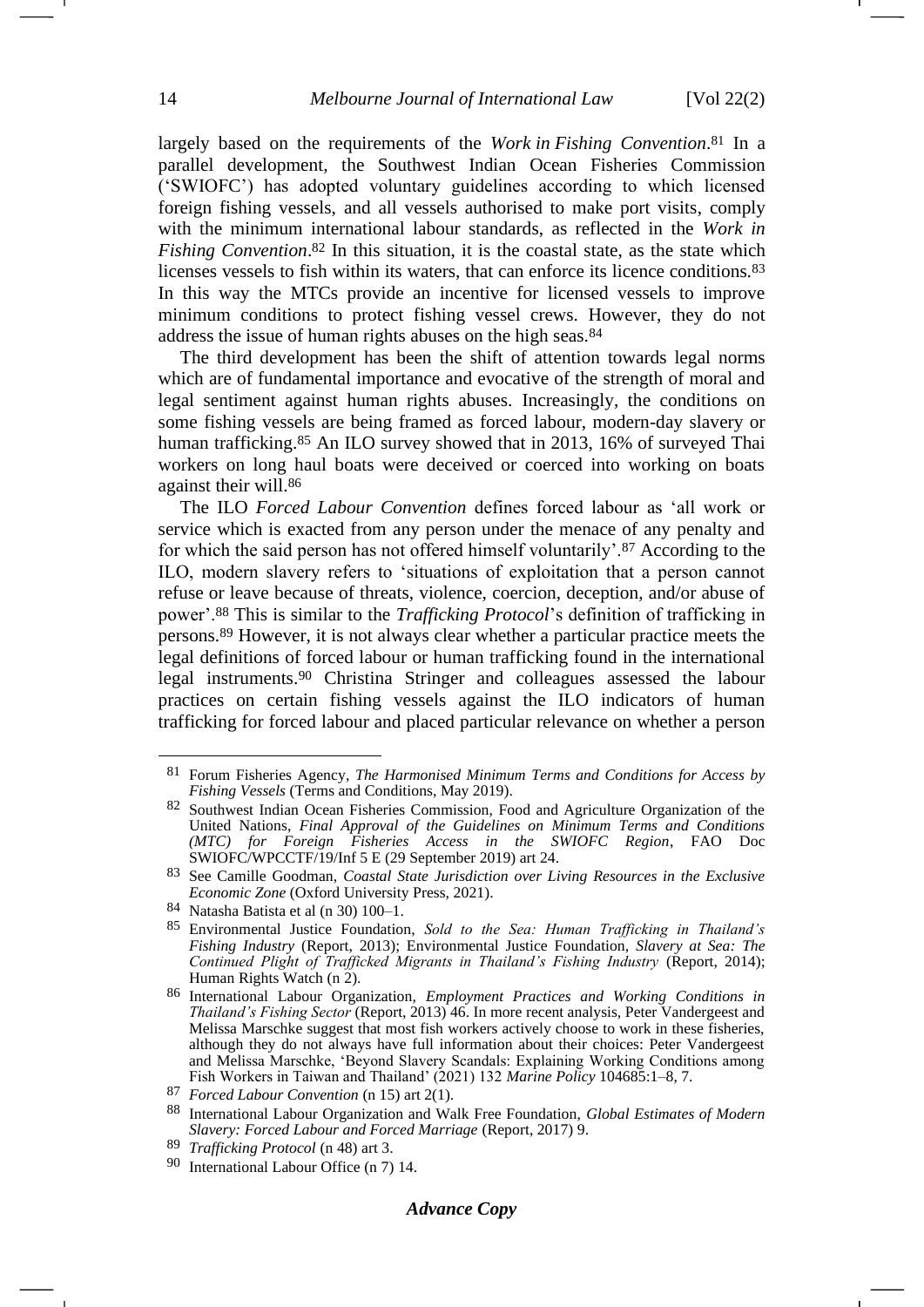is able to exit the situation and the conditions of exit.<sup>91</sup> In the case of vessels that fish in distant waters and seldom call at port, crew are not able to easily exit their situation.

<span id="page-14-0"></span>The narrative around trafficking and slavery has been effective in drawing worldwide attention to the serious labour issues in certain fisheries. For example, scrutiny of the Thai fishing industry and the identification of instances of forced labour in a number of studies<sup>92</sup> led in 2014 and 2015 to legislative changes in Thailand which produced some improvement.<sup>93</sup> This was also the result of concerted action taken by governments. Both the European Union and the US downgraded Thailand due to forced labour issues in the fisheries sector.<sup>94</sup> In 2015 the EU issued a 'yellow card' to Thailand through its alert system to address IUU fishing. This was lifted in 2019 due to changes to Thailand's fisheries management and its work on human rights abuses and forced labour in the fisheries sector.<sup>95</sup> The US is able to take action through identifying countries in its annual *Trafficking in Persons Report* and also through its listing of goods produced by forced labour.<sup>96</sup> In 2021, the US Customs and Border Protection Agency blocked seafood imports of a Chinese seafood company from entering the US market on the grounds that it used forced labour in its seafood harvesting.<sup>97</sup> Under the *Modern Slavery Act 2015*, the United Kingdom requires commercial organisations above a threshold size to prepare a slavery and human trafficking statement each year and to indicate the steps taken to ensure that human trafficking is not occurring in the supply chain or business.<sup>98</sup> The efforts of market states are commendable, but they only deal with fisheries that export their catch and do not address the underlying conditions which lead to migrant labour.<sup>99</sup>

The fourth and related development has been the increase in private sector initiatives which have risen to fill the regulatory gap resulting from the lack of progress in addressing labour conditions on board fishing vessels. The role of global value chains and transparency along these chains in helping to eliminate

<sup>91</sup> Stringer, Whittaker and Simmons (n [3\)](#page-1-1) 17.

<sup>92</sup> See, eg, Chantavanich, Laodumrongchai and Stringer (n [2\)](#page-1-0).

<sup>93</sup> Shelby Stephens, 'Show, Don't Tell: How Thailand Can and Must Make Advancements in the Fight against Human Trafficking in the Thai Fishing Industry' (2017) 31(3) *Emory International Law Review* 477, 483–4; Peter Vandergeest and Melissa Marschke, 'Modern Slavery and Freedom: Exploring Contradictions through Labour Scandals in the Thai Fisheries' (2020) 51(1) *Antipode* 291, 297–301; Melissa Marschke and Peter Vandergeest, 'Slavery Scandals: Unpacking Labour Challenges and Policy Responses within the Off-Shore Fisheries Sector' (2016) 68 *Marine Policy* 39, 43 ('Slavery Scandals'); Vandergeest (n [4\)](#page-1-2) 334–5.

<sup>94</sup> Chantavanich, Laodumrongchai and Stringer (n [2\)](#page-1-0) 7.

<sup>95</sup> European Commission, 'Commission Lifts "Yellow Card" from Thailand for Its Actions against Illegal Fishing' (Press Release, 8 January 2019).

<sup>96</sup> For the latest reports, see Office to Monitor and Combat Trafficking in Persons, United States Department of State, *Trafficking in Persons Report* (Report, June 2020); Office of Child Labor, Forced Labor, and Human Trafficking, United States Department of Labor, *2020 List of Goods Produced by Child Labor or Forced Labor* (Report, 2020).

<sup>97</sup> Hannah Monicken, 'Citing Force Labor, CBP Blocks Seafood Imports from Chinese Company', *World Trade Online* (online, 28 May 2021) <https://insidetrade.com/dailynews/citing-forced-labor-cbp-blocks-seafood-imports-chinese-company>, archived at <https://perma.cc/L7MM-JLWS>.

<sup>98</sup> *Modern Slavery Act 2015* (UK) s 54.

<sup>99</sup> Marschke and Vandergeest, 'Slavery Scandals' (n [93\)](#page-14-0) 44.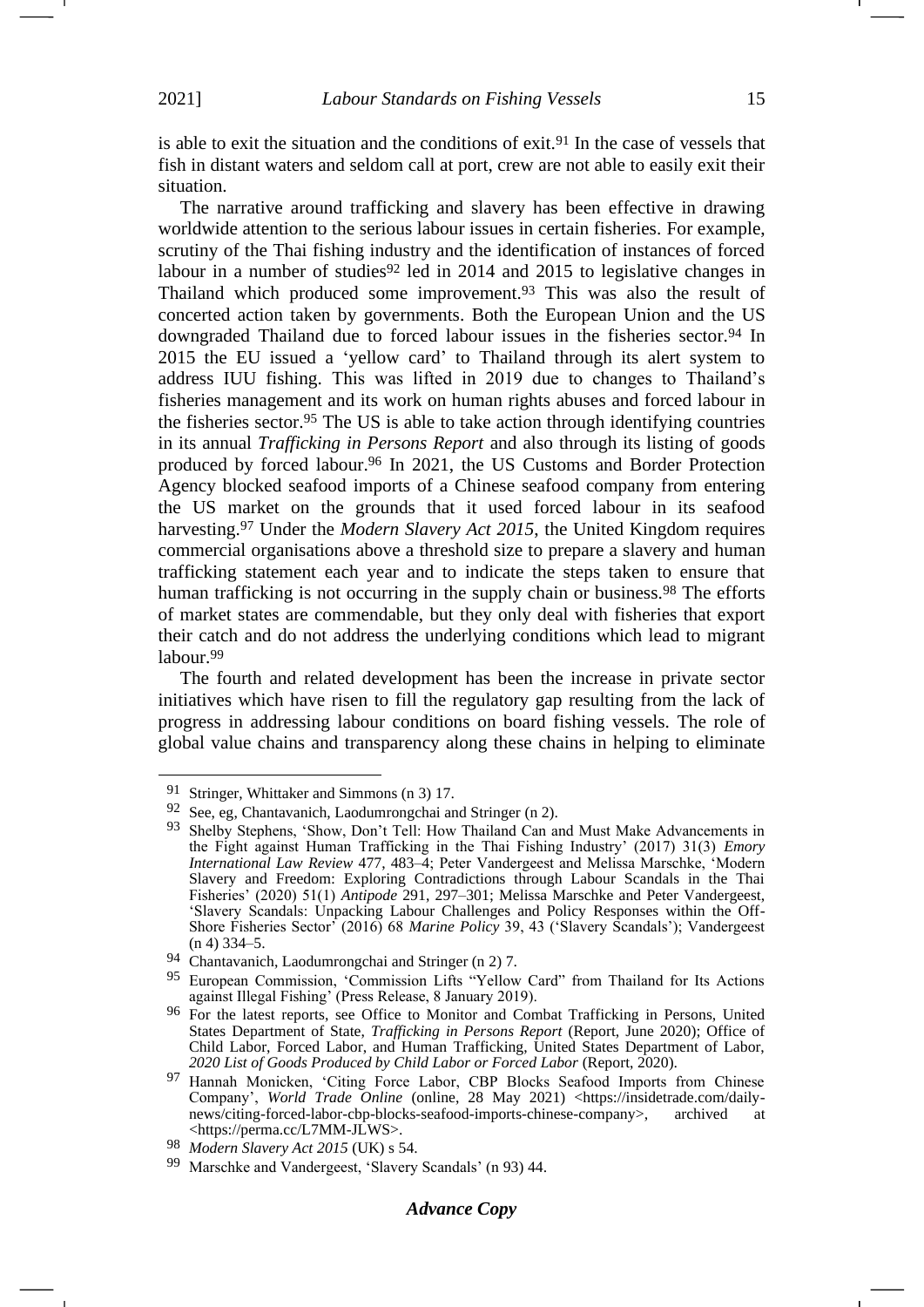<span id="page-15-0"></span>insidious practices on fishing vessels has been raised in the past.<sup>100</sup> Previously, major seafood certification schemes, such as the Marine Stewardship Council's ecolabel, have largely concentrated on ecological and environmental sustainability, rather than socio-economic or human rights considerations.<sup>101</sup> There have been calls for more socially responsible seafood certification schemes.<sup>102</sup> For example, the *Mahé Call to Action* has highlighted the value of developing guidelines on social responsibility in global seafood value chains.<sup>103</sup> These calls are being heeded.

Although there are some public bodies which support socially responsible sourcing of fish,<sup>104</sup> initiatives in the area of socially responsible sourcing of seafood have largely been undertaken by industry groups or by private certification bodies.<sup>105</sup> This has been a fairly recent phenomenon. In 2020, the International Seafood Sustainability Foundation implemented the *Public Policy on Social and Labour Standards*, under which participating companies are required to have policies to address matters including forced labour, remuneration, working conditions and grievance mechanisms.<sup>106</sup> The International Pole and Line Foundation, which is also engaged in tuna fisheries, is committed to social sustainability, including decent working conditions.<sup>107</sup> Some industry groups aim to ensure social responsibility in supply chains, including Seafood Business for Ocean Stewardship,<sup>108</sup> the Global Tuna Alliance<sup>109</sup> and the Seafood Task Force,<sup>110</sup> but with little detail on the standards required. In contrast, the Global Dialogue on Seafood Traceability, a seafood

# *Advance Copy*

<sup>100</sup> Lydia CL Teh et al, 'The Role of Human Rights in Implementing Socially Responsible Seafood' (2019) 14(1) *PLOS ONE* e0210241:1–21; Stringer et al (n [3\)](#page-1-1) 756; Chantavanich, Laodumrongchai and Stringer (n [2\)](#page-1-0) 2.

<sup>101</sup> Teh et al (n [100\)](#page-15-0) 3.

<sup>102</sup> Ibid.

<sup>103</sup> *Mahé Call to Action* ([n 76\)](#page-12-0).

<sup>104</sup> See, eg, Seafish, a public body supporting the seafood industry in the United Kingdom, which supports socially responsible sourcing of seafood: 'Responsible Sourcing', *Seafish* (Web Page) <https://www.seafish.org/responsible-sourcing/>, archived at  $\langle \text{https://www.seafish.org/response} \text{sponsible-sourcing}\rangle$ , archived at <https://perma.cc/4ZQT-W8H2>.

<sup>105</sup> For a review of the range of organisations which work to some degree on the issue of social responsibility in seafood, see FishWise, *Social Responsibility in the Global Seafood Industry: Background and Resources* (Report, April 2018) app IV.

<sup>106</sup> International Seafood Sustainability Foundation, *9.1 Public Policy on Social and Labor Standards*, adopted 28 October 2020 (entered into force 1 January 2021).

<sup>107</sup> 'Social Responsibility', *The International Pole and Line Foundation* (Web Page) <https://ipnlf.org/social-responsibility/>, archived at <https://perma.cc/9LUM-XVTS>.

<sup>108</sup> SeaBOS is a collaboration between seafood companies and scientists which seeks to ensure that there is no forced labour within the members' supply chains: 'Our Commitments',  $SeabOS$  (Web Page) <https://seabos.org/our-commitments>, archived at  $\langle \text{https://seabos.org/our-commitments}\rangle$ , <https://perma.cc/WS2F-DV6D>.

<sup>109</sup> Tom Pickerell, *Tuna 2020 Traceability Declaration Social Responsibility Toolkit* (Toolkit, August 2020).

<sup>110</sup> The Seafood Task Force is an industry association comprising fishing companies, major buyers and tuna canners, which requires its members to develop socially responsible supply chains: Seafood Task Force, *10 Point Action Plan 2021: Driving Accountability, Increasing Transparency and Building Confidence in Seafood Supply Chains* (Briefer and Progress Update, 2021).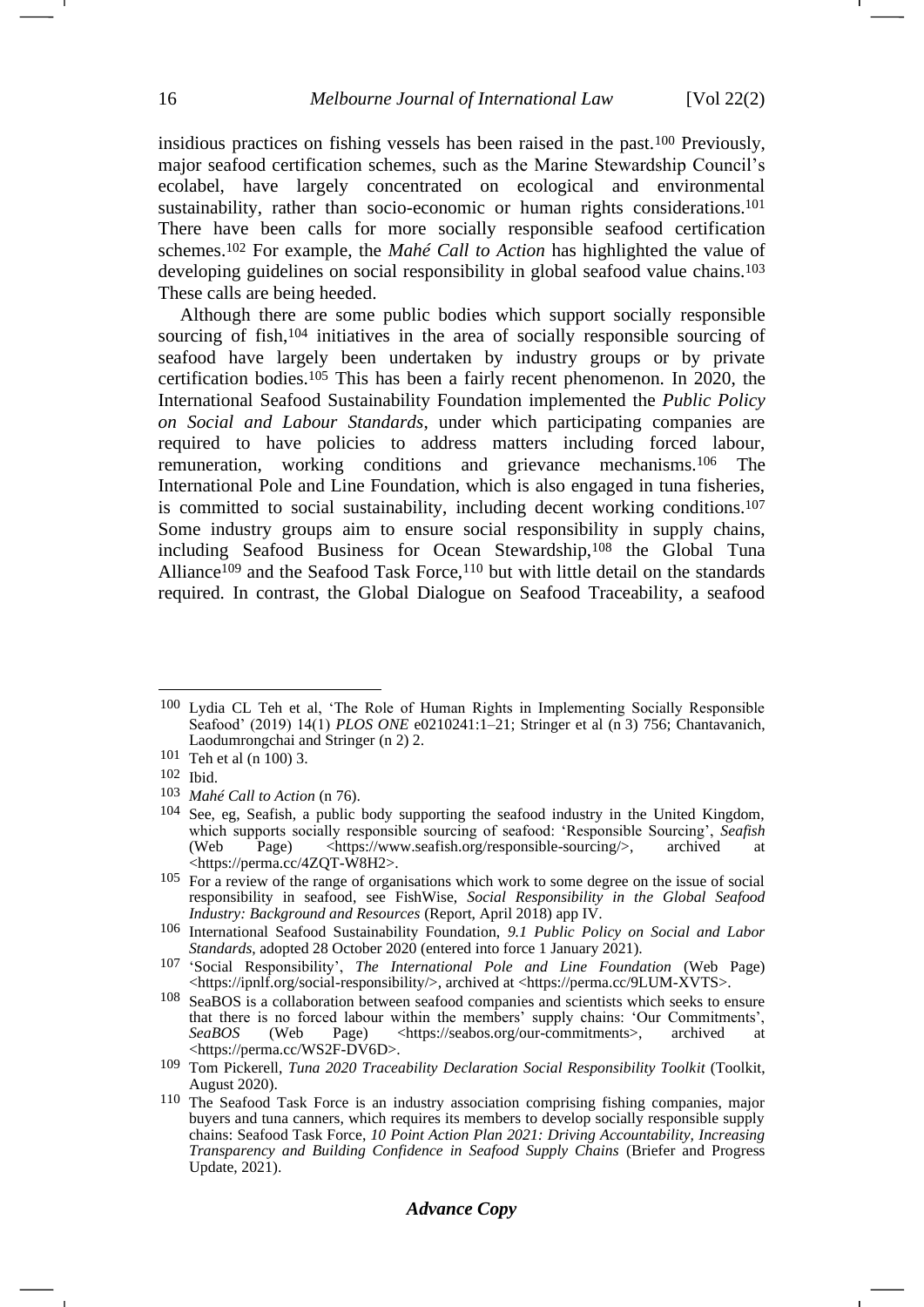industry forum, has developed global standards for seafood traceability which includes human welfare standards as one of its components.<sup>111</sup>

There are also certification schemes adopted by private certification bodies that are increasingly looking to incorporate decent work conditions in their certification standards for fisheries. The Fair Trade USA Capture Fisheries Standard ('CFS'), revised in May 2021, is a certification scheme for groups of fishers or land-based operations enabling entities in the supply chain to carry the 'Fair Trade Certified' label. The CFS seeks to protect fundamental workers' rights, conditions of employment, and health and safety on vessels as well as ensuring proper fisheries management.<sup>112</sup> The Marine Stewardship Council requires the fisheries which carry its label and are certified by accredited independent certifiers to report publicly on the measures they are taking to address forced and child labour, and it is investigating approaches to address human and labour rights issues within the seafood industry.<sup>113</sup> In 2021, an independent and accredited third-party certification programme for labour practices on vessels in wild-capture fisheries around the globe — the FISH Standard for Crew — released a standard that seeks to ensure that fish sold all around the world is handled by crews who are ethically hired, treated with respect, paid properly and allowed fair access to address grievances.<sup>114</sup> However, this standard has been criticised, including on the grounds that it is unlikely to be effective in preventing human rights abuses at sea.<sup>115</sup>

These responses to the deficiencies in the legal and compliance framework for addressing labour standards on fishing vessels are based upon the power of markets and supply chains. They are, however, not without their problems. They rely upon fish entering the markets of the major import countries, which is not always the case. With the widespread use of transhipment in distant water fisheries, it is difficult to ensure adequate traceability. There is also concern that some certification schemes may operate so as to disadvantage exports from developing countries.<sup>116</sup> In essence, these are stopgap measures, but do not get to the heart of the problem. One must therefore look elsewhere for a potential solution. This is addressed in the following section.

<sup>111</sup> Global Dialogue on Seafood Traceability, *GDST Standards and Guidelines for Interoperable Seafood Traceability Systems: Core Normative Standards (Version 1.0)*, February 2020.

<sup>112</sup> Fair Trade USA, *Capture Fisheries Standard*, 28 May 2021.

<sup>&</sup>lt;sup>113</sup> Marine Stewardship Council, 'Fisheries Observers, Deaths at Sea, Human Rights, and Responsibilities of Fisheries Organisations' (Statement, 23 July 2020) Responsibilities of Fisheries Organisations' (Statement, 23 July 2020) <https://www.msc.org/en-au/media-centre-anz/msc-briefings-statements/fisheriesobservers-deaths-at-sea-human-rights-and-responsibilities-of-fisheries-organisations>, archived at <https://perma.cc/N9ZN-TL9N>.

<sup>114</sup> FISH, *Fairness, Integrity, Safety and Health (FISH) Standard for Crew*, 12 August 2021.

<sup>115</sup> EJF Staff, 'Weak Fisheries Certification Leaves an Open Door for Human Rights Abuses', *Environmental Justice Foundation* (Web Page, 24 May 2021) <https://ejfoundation.org/news-media/weak-fisheries-certification-leaves-an-open-door-forhuman-rights-abuses>, archived at <https://perma.cc/8DPD-ZTNB>.

<sup>116</sup> Richard A Nyiawung, Ajith Raj and Paul Foley, 'Marine Stewardship Council Sustainability Certification in Developing Countries: Certifiability and Beyond in Kerala, India and the Gambia, West Africa' (2021) 129 *Marine Policy* 104526:1–9, 7.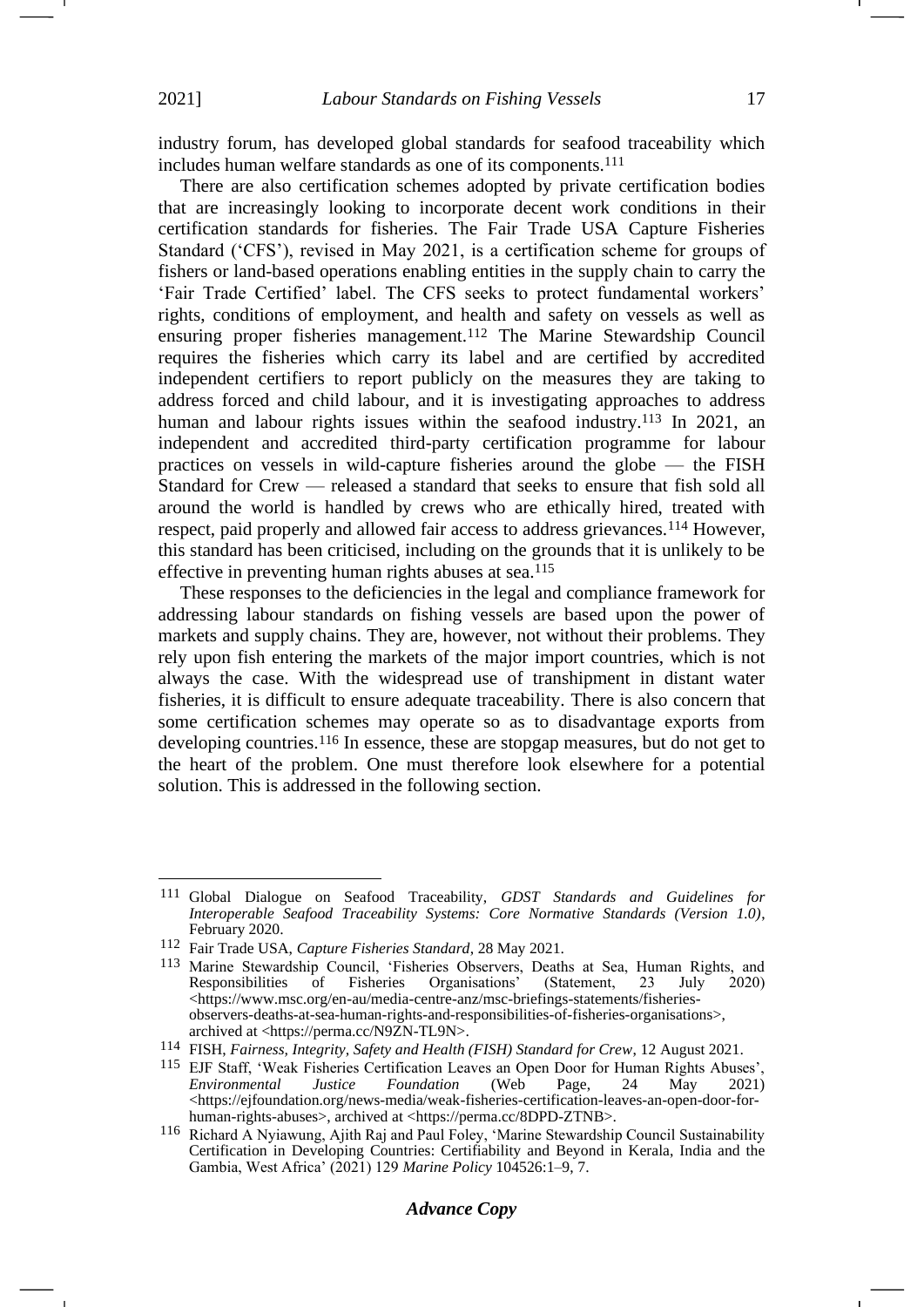## V THE VALUE OF A MULTILATERAL APPROACH

It is clear from the previous sections that a range of states and intergovernmental, non-governmental, industry and private certification organisations are actively engaged in seeking to address labour conditions on fishing vessels. Figure 1 illustrates this complexity. The difficulties inherent in an institutional framework which is regulated by so many different international organisations has been highlighted previously.<sup>117</sup> However, it is not simply the plethora of actors involved, but the lack of serious engagement at a political level and the use of jurisdictional issues as an excuse for inaction.

# *Figure 1: Key Actors in ensuring decent work on fishing vessels*



It does not need to be this way. New Zealand demonstrated a political commitment to taking action to address labour conditions on chartered fishing vessels and resulting jurisdictional issues by passing legislation requiring foreign-owned vessels to be flagged in New Zealand before being able to fish in

<sup>117</sup> Stringer et al (n [3\)](#page-1-1) 755.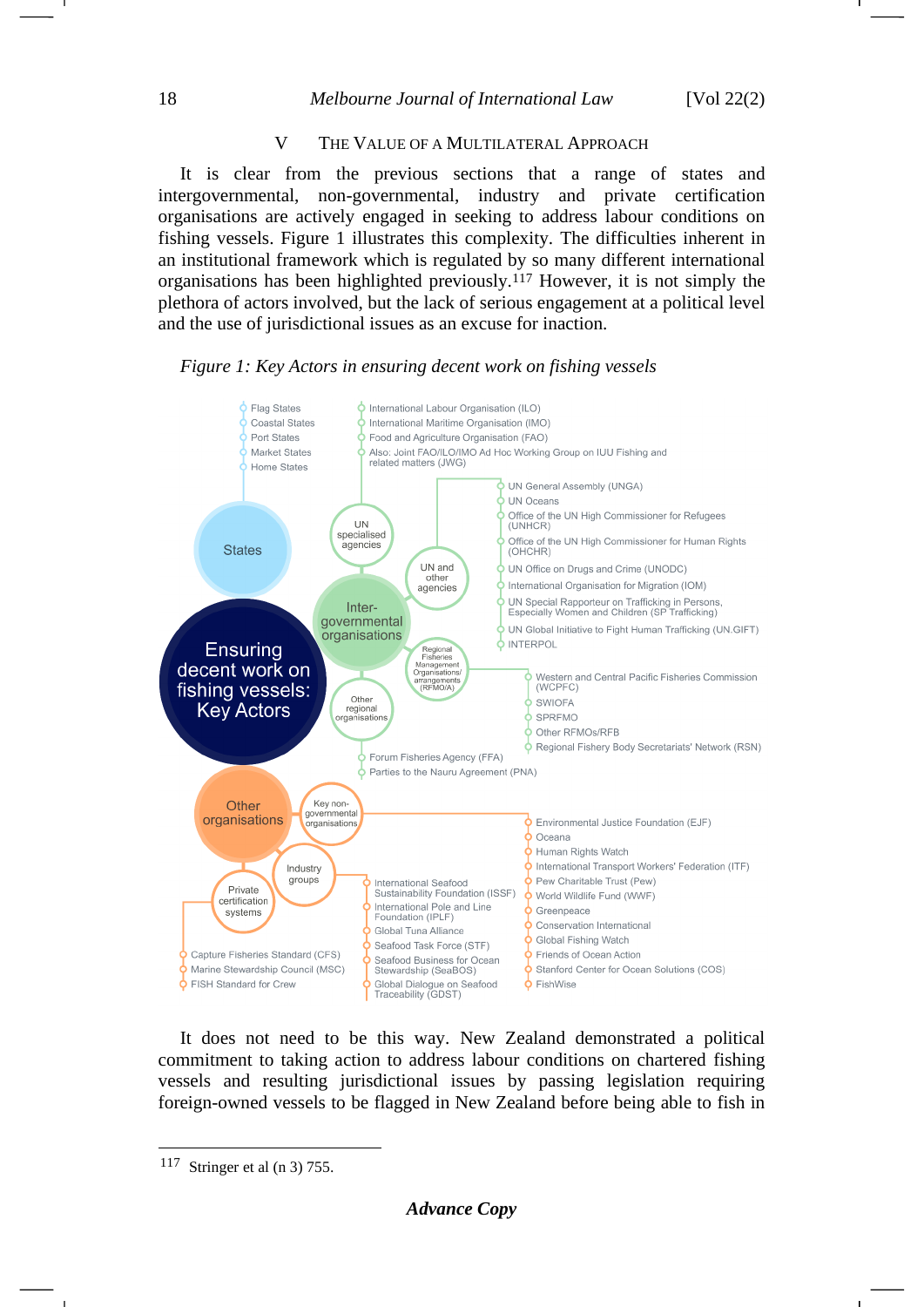New Zealand waters.<sup>118</sup> The US is exploring the means that can be used to stop human trafficking on vessels fishing in international waters.<sup>119</sup> The challenge is to harness the international political will to bring about change.

Meeting this challenge will require coordination of the efforts of all those engaged at the various levels described in the previous sections, notably flag states; coastal states; port states; market states; home states; RFMOs, intergovernmental organisations; NGOs; and corporates. It will also require coordination at different levels within these various organisations, such as the agencies within states exercising variously fisheries, labour and human rights functions, and national as well as international NGOs seeking to advance decent working conditions in fisheries. Much of the scholarship on labour standards on fishing vessels has focused on one or other of these actors. For example, some commentators have advocated that RFMOs should take greater responsibility for addressing labour conditions on vessels fishing within their Convention Areas.<sup>120</sup> However, it is only through an effective and coordinated multilateral approach that the efforts of the various actors involved, including at different levels, can be brought together to promote a common objective.

A multilateral framework is therefore likely to be the most effective in responding to such a complex issue at an international, regional and national level in an integrated manner, taking into account all relevant links across sectors and between governments, industry and civil society.<sup>121</sup> The need for multilateral action has been recognised. The FAO Secretariat has suggested the development of an international strategy or international plan of action to provide guidance on the implementation of international instruments to improve safety at sea and decent working conditions.<sup>122</sup> It is envisaged that this would be voluntary and provide guidance in the implementation of the various international instruments, improve decent work conditions and be based on the FAO Technical Guidelines for Responsible Fisheries.<sup>123</sup> A Resolution from the 2019 Torremolinos

<sup>118</sup> *Report of the Ministerial Inquiry* (n [31\)](#page-5-1). This led to the *Fisheries (Foreign Charter Vessels and Other Matters) Amendment Act 2014* (NZ) Public Act No 60 of 2014.

<sup>119</sup> Office to Monitor and Combat Trafficking in Persons, United States Department of State, *Task Force on Human Trafficking in Fishing in International Waters* (Report, January 2021).

<sup>120</sup> Chris Wold, Western and Central Pacific Fisheries Commission, *Slavery at Sea: Forced Labour, Human Rights Abuses, and the Need for the Western and Central Pacific Fisheries Commission to Establish Labour Standards for Crew*, Doc No WCPFC-TCC17-2021-OP05, 17th reg sess, 17 September 2021.

<sup>121</sup> The UN Secretary-General, António Guterres, calls this 'networked multilateralism', in which the UN works more closely with the full range of multilateral and regional organisations and others such as businesses and civil society to effectively address current global challenges: United Nations, 'Networked, Inclusive Multilateralism Can Help Overcome Challenges of Era, Says Secretary-General, Opening General Assembly Session<sup>5</sup>,<br>(Press Release No SG/SM/19746-GA/12179, 17 September 2019) (Press Release No SG/SM/19746-GA/12179, 17 September 2019) <https://www.un.org/press/en/2019/sgsm19746.doc.htm>, archived at  $\langle \text{https://permacc/V4YY-C4OP}\rangle$ . See also Marianne Beisheim and Felicitas Fritzsche, 'Networked Multilateralism: ECOSOC and HLPF Reviews as Window of Opportunity', *SDG Knowledge Hub* (online, 20 January 2021) <https://sdg.iisd.org/commentary/guestarticles/networked-multilateralism-ecosoc-and-hlpf-reviews-as-window-of-opportunity/>, archived at <https://perma.cc/UJM4-5ZWE>.

<sup>122</sup> *Safety at Sea* (n [75\)](#page-12-1) 7–8 [35].

<sup>123</sup> Food and Agriculture Organization of the United Nations, *Fisheries Operations: 3. Best Practices to Improve Safety at Sea in the Fisheries Sector* (Technical Guidelines, 2015) <https://www.fao.org/3/i4740e/i4740e.pdf>, archived at <https://perma.cc/9VQC-U2B9>.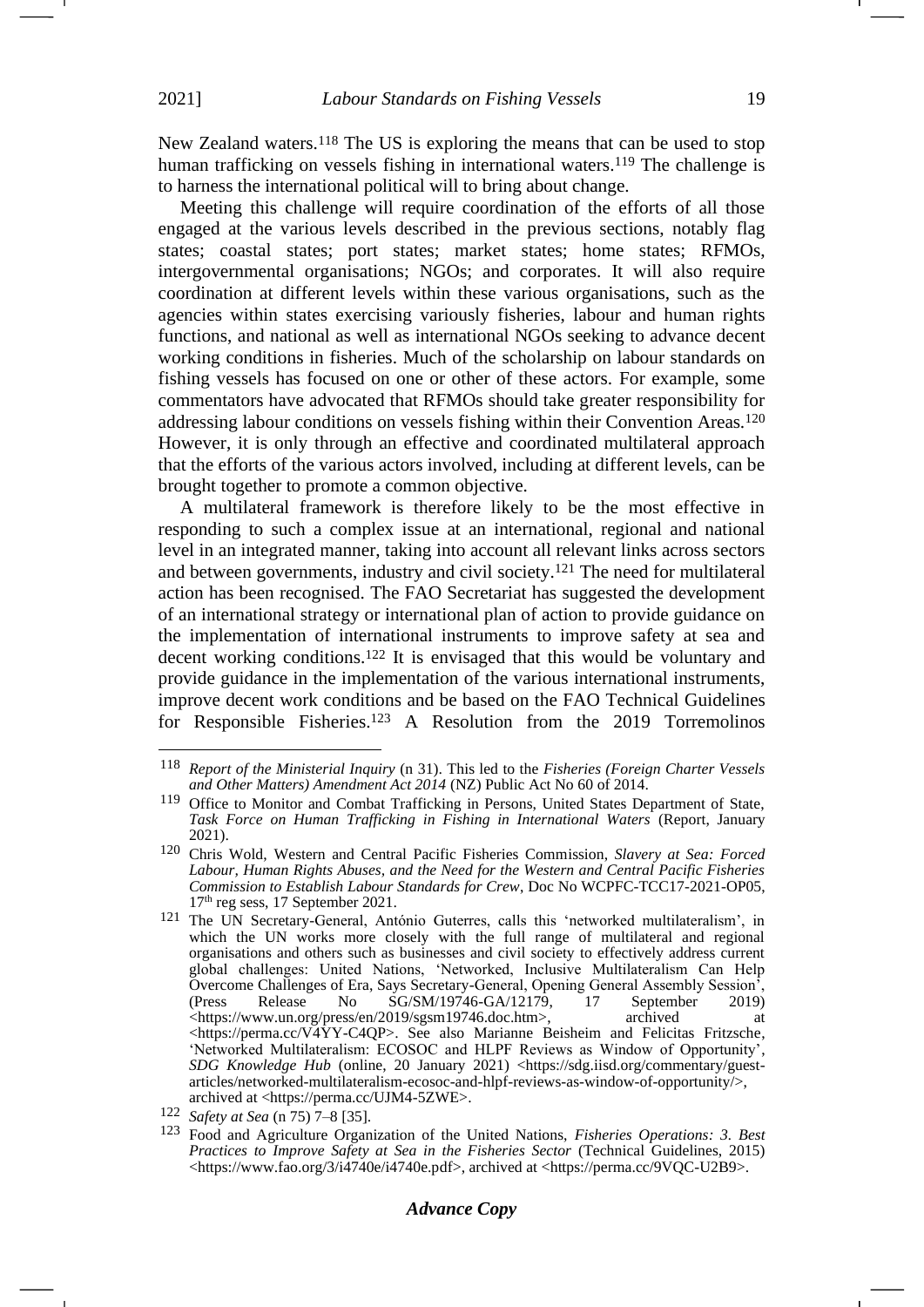Conference, held under IMO auspices, suggested that the IMO consider developing technical assistance tools,

in cooperation with relevant international organizations … on matters concerning fishing working conditions, fishing vessel construction, training of fishing vessel personnel, monitoring, control and surveillance, operations and seaworthiness standards for fishing vessels, protection of the environment, combating IUU fishing, and measures against the fraudulent registration of vessels engaged in IUU fishing …124

However, both suggestions do not truly represent a multilateral solution and may well lead to the same mandate issues as currently exist.

Coordination at the UN level, and in particular at the UN General Assembly, can help prevent silos and encourage the necessary political will to address all facets of the labour standards issue. UN Oceans was established in 2003 as an inter-agency mechanism to enhance the coordination, coherence and effectiveness of competent organisations of the UN system.<sup>125</sup> However, it is more of a coordinating mechanism among Secretariats and cannot by itself drive policy or legal changes. On the other hand, the United Nations Open-ended Informal Consultative Process on Oceans and the Law of the Sea ('ICP') is a vehicle for UN members to discuss oceans and law of the sea issues. In 2005, the UN General Assembly placed human and labour rights of those employed in the fishing and maritime sectors on the list of issues that merited attention by the General Assembly.<sup>126</sup> The ICP was briefed by the ILO on labour issues as a key element in an effective maritime safety and security regime during the 2008 ICP session on Maritime Security and Safety.<sup>127</sup> Although the issue has remained on the list of issues which merits discussion in the ICP, it has not progressed. This is despite the issue being regularly raised in the annual UN General Assembly Oceans and Law of the Sea Resolution together with calls to become party to the relevant conventions which address the issues.<sup>128</sup> However, consideration of the issue by the ICP could be a catalyst for increased coordination and action at the UN General Assembly level.<sup>129</sup>

<span id="page-19-0"></span>There are other examples where the initiation of a process within the UN General Assembly to address issues of concern have led to the development of international law, including law of the sea. Three examples warrant particular

<sup>124</sup> International Maritime Organization, *Ministerial Conference Resolution 1: Torremolinos Statement on the Cape Town Agreement of 2012, Relating to Fishing Vessel Safety, and Combating Illegal, Unreported and Unregulated (IUU) Fishing*, IMO Doc FVS-IUU/CONF.1/WP.2, annex 1, 5.

<sup>125</sup> See, eg, UN Oceans, *Summary Report*, 19<sup>th</sup> mtg (7–8 February 2019).

<sup>126</sup> *Report on the Work of the United Nations Open-Ended Informal Consultative Process on Oceans and the Law of the Sea at Its Sixth Meeting*, 60<sup>th</sup> sess, Agenda Item 76(a), UN Doc A/60/99 (7 July 2005) [106(c)].

<sup>127</sup> International Institute for Sustainable Development, 'Summary of the Ninth Meeting of the UN Open-Ended Informal Consultative Process on Oceans and the Law of the Sea: 23–27 June 2008' (2008) 25(55) *Earth Negotiations Bulletin* 1, 6.

<sup>&</sup>lt;sup>128</sup> See, eg, *Oceans and the Law of the Sea*, GA Res 75/239, 75<sup>th</sup> sess, Agenda Item 76(a), UN Doc A/RES/75/239 (5 January 2021, adopted 31 December 2020) paras 117–24.

<sup>129</sup> Irini Papanicolopulu has noted that international organisations, in particular through the annual UN General Assembly resolution on oceans and the law of the sea, would be in the 'best position' to express a general principle obliging states to protect people at sea: Irini Papanicolopulu, *International Law and the Protection of People at Sea* (Oxford University Press, 2018) 169.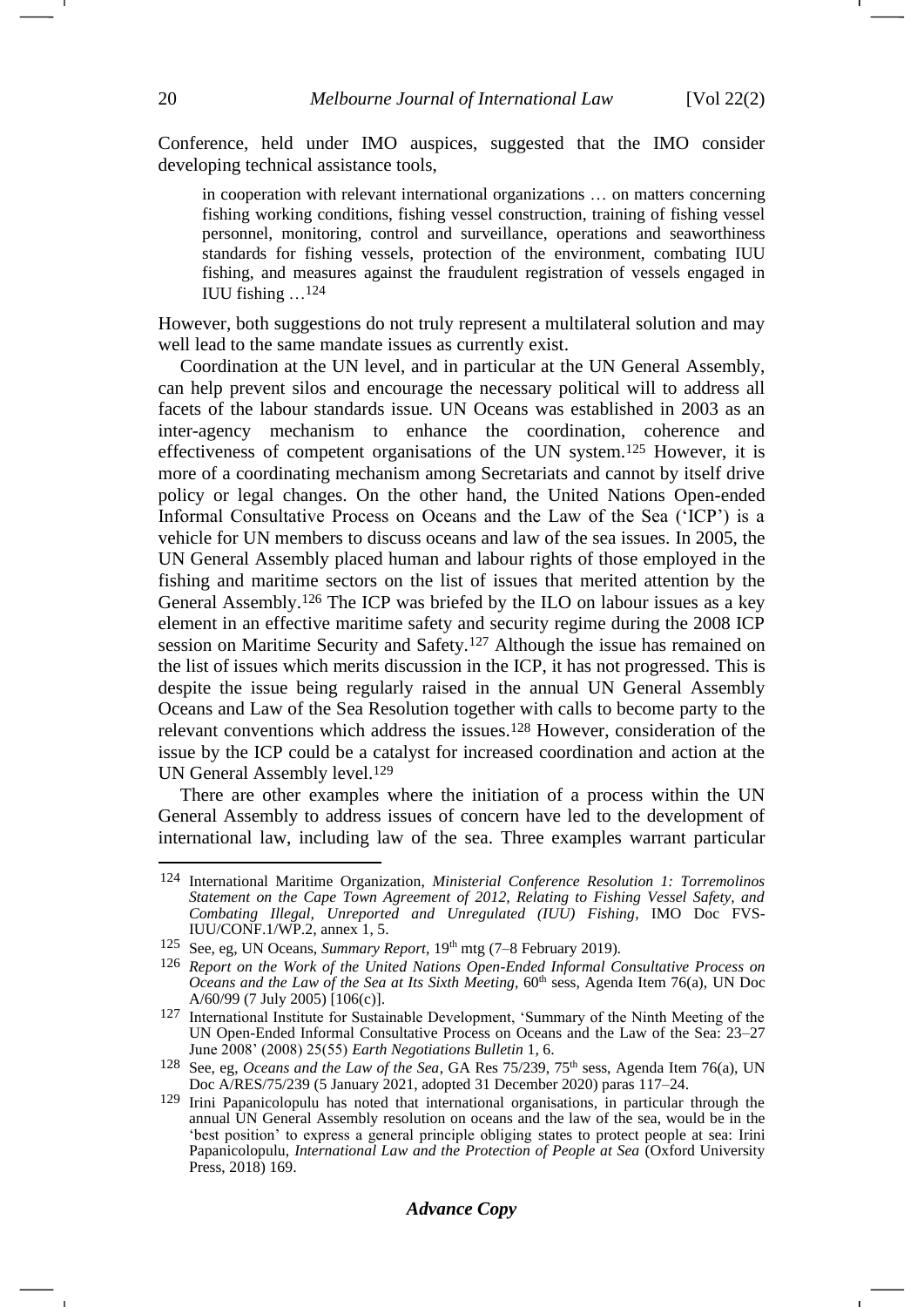mention. First, UN General Assembly Resolution 46/215, *Large-scale Pelagic Drift-Net Fishing*, established a moratorium on the use of pelagic large-scale driftnets which has continued to the present day.<sup>130</sup> Similarly, *Resolution 59/25* called upon states to take action urgently to prohibit bottom trawling that has adverse impacts on vulnerable marine ecosystems until such time as appropriate conservation and management measures could be adopted.<sup>131</sup> This has been followed by successive resolutions on bottom fishing with periodic reviews.<sup>132</sup> The UN processes leading to the negotiations on biodiversity beyond national jurisdiction commenced with a UN Ad Hoc Working Group which laid the foundations for a General Assembly resolution establishing a preparatory process for negotiations.<sup>133</sup> The common element in these developments was a UN process to garner sufficient political will to take action on a particular issue and concentrated attention on solutions to a particular problem.

The initiation of a UN process to address labour standards on fishing vessels could commence with a session of the ICP dedicated to this topic. This could lead to increased understanding of the interplay between the various agencies involved in addressing labour conditions on fishing vessels and the complex mandate and jurisdictional issues involved. A UN Ad Hoc Working Group could be established to identify gaps in the current international legal framework, set out agreed standards to ensure decent work in fisheries, promote and improve monitoring, compliance and enforcement and develop standards of conduct by

<sup>130</sup> *Large-Scale Pelagic Drift-Net Fishing and Its Impact on the Living Marine Resources of the World's Oceans and Seas*, GA Res 46/215, 46<sup>th</sup> sess, 79<sup>th</sup> plen mtg, UN Doc A/RES/46/215 (10 February 1992, adopted 20 December 1991).

<sup>131</sup> *Sustainable Fisheries, Including through the 1995 Agreement for the Implementation of the Provisions of the United Nations Convention on the Law of the Sea of 10 December 1982 Relating to the Conservation and Management of Straddling Fish Stocks and Highly Migratory Fish Stocks, and Related Instruments, GA Res 59/25, 59<sup>th</sup> sess, Agenda Item* 49(b), UN Doc A/RES/59/25 (17 January 2005, adopted 17 November 2004) para 66 ('*Resolution 59/25*'). See also *Sustainable Fisheries, Including through the 1995 Agreement for the Implementation of the Provisions of the United Nations Convention on the Law of the Sea of 10 December 1982 Relating to the Conservation and Management of Straddling Fish Stocks and Highly Migratory Fish Stocks, and Related Instruments*, GA Res 64/72, 64<sup>th</sup> sess, Agenda Item 76(b), UN Doc A/RES/64/72 (19 March 2010, adopted 4 December 2009) paras 113, 117, 119–24; *Sustainable Fisheries, Including through the 1995 Agreement for the Implementation of the Provisions of the United Nations Convention on the Law of the Sea of 10 December 1982 Relating to the Conservation and Management of Straddling Fish Stocks and Highly Migratory Fish Stocks, and Related Instruments, GA Res 66/68, 66<sup>th</sup> sess,* Agenda Item 76(b), UN Doc A/RES/66/68 (28 March 2012, adopted 6 December 2011) paras 121, 125–6, 129–30, 132–4; *Sustainable Fisheries, Including through the 1995 Agreement for the Implementation of the Provisions of the United Nations Convention on the Law of the Sea of 10 December 1982 Relating to the Conservation and Management of Straddling Fish Stocks and Highly Migratory Fish Stocks, and Related Instruments*, GA Res 71/123, 71st sess, Agenda Item 73(b), UN Doc A/RES/71/123 (13 February 2017, adopted 7 December 2016) paras 156, 171, 175, 177–88, 219.

<sup>132</sup> For the most recent resolution, see *Sustainable Fisheries, Including through the 1995 Agreement for the Implementation of the Provisions of the United Nations Convention on the Law of the Sea of 10 December 1982 Relating to the Conservation and Management of Straddling Fish Stocks and Highly Migratory Fish Stocks, and Related Instruments*, GA Res  $74/18$ ,  $74<sup>th</sup>$  sess, Agenda Item  $74(b)$ , UN Doc A/RES/74/18 (19 December 2019, adopted 10 December 2019) para 210.

<sup>133</sup> See *Development of an International Legally Binding Instrument under the United Nations Convention on the Law of the Sea on the Conservation and Sustainable Use of Marine*  Biological Diversity of Areas beyond National Jurisdiction, GA Res 69/292, 69<sup>th</sup> sess, Agenda Item 74(a), UN Doc A/RES/69/292 (6 July 2015, adopted 19 June 2015).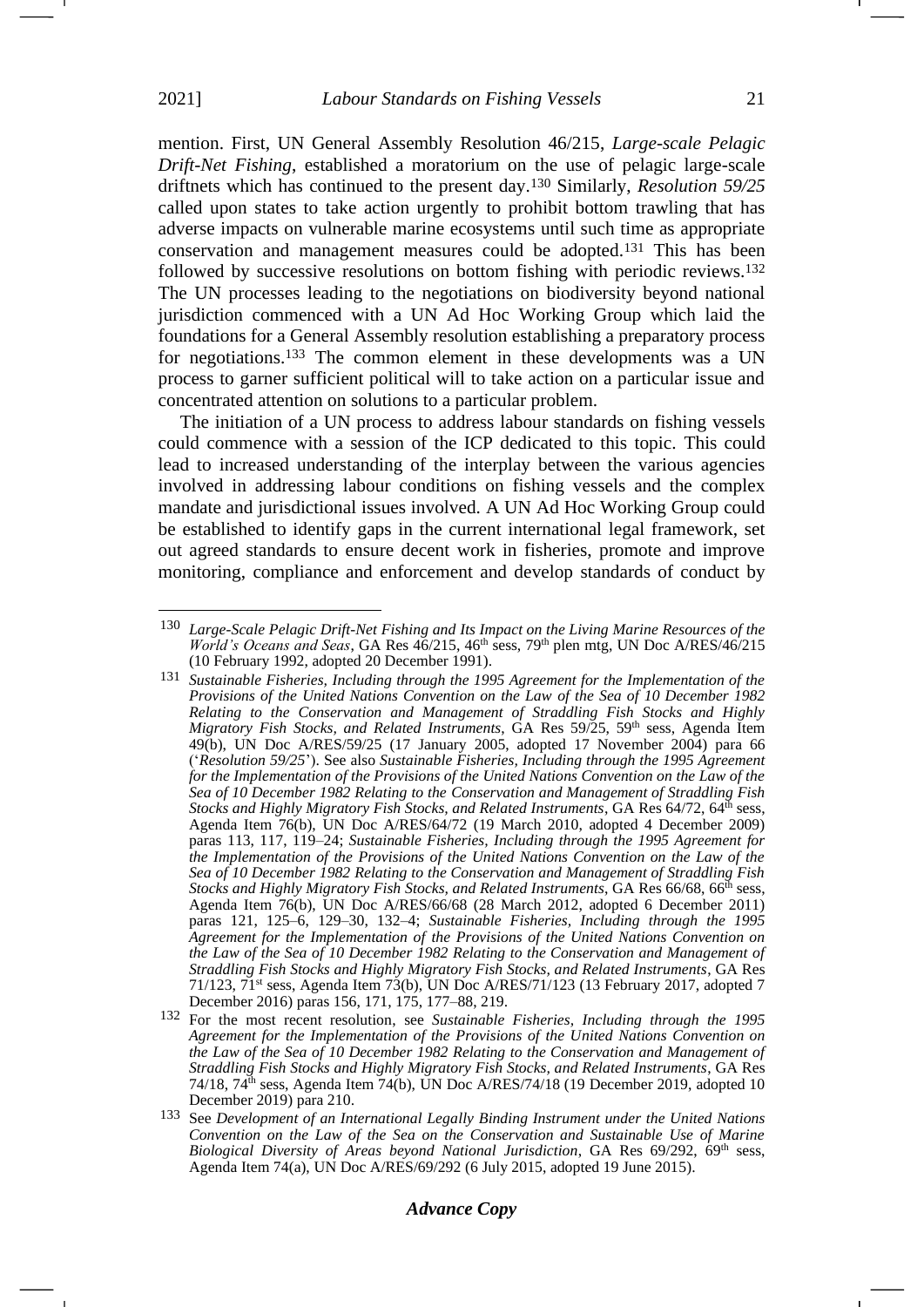which to assess whether the standards are being met. Calling for ratification of international instruments is not enough. There needs to be exploration of the reasons why the Conventions are not being ratified. It may be more constructive to encapsulate expected action in a single soft-law instrument to provide a coherent legal framework and which could be used to raise labour standards while acknowledging the link between poor labour standards and IUU fishing. This could lead to a UN General Assembly resolution which provides a set of concrete actions for flag states, coastal states, port states, migrants' home states and recruiting agency states to follow. A joined-up and coherent legal framework would make complementary action by RFMOs more feasible.

It is through such soft-law instruments that regulations, procedures or practices concerning labour standards on fishing vessels can become 'generally accepted' within the terms of art 94(5) of *UNCLOS*. <sup>134</sup> As Judge Paik has said, it is important to read flag state duties under *UNCLOS* in a way which recognises that 'flag State jurisdiction and control have evolved to cope with new issues, reflecting the changing needs of society and the new demands of the time'.<sup>135</sup> This may mean that a greater range of states can play a role in ensuring compliance with internationally accepted norms to improve labour conditions on fishing vessels.

Particular attention should be placed on the role of port states and coastal states. Port states can complement flag state responsibility and make an important contribution to ensuring compliance with international rules. It is generally accepted that port states do not exercise jurisdiction over affairs that are internal to the vessel and that do not affect the interests of the port state.<sup>136</sup> However, '[w]hat constitutes "internal affairs" of the ship and "interests" of the port State … depends to a large extent on specific circumstances as well as on the evolving dominant views in the international community'. <sup>137</sup> In light of the interest of the international community in ensuring compliance with basic human rights norms, there is a role for port states in inspecting vessels and identifying instances of human rights abuses. This may be akin to an expansion of port state control to encompass labour conditions. This could provide an opportunity to integrate and 'mainstream' maritime labour concerns into the international regimes relating to ship safety and security and environmental protection. Similarly, coastal states have the right under art 62(4) of *UNCLOS* to require that nationals fishing within its exclusive economic zone comply with coastal state laws and regulations.<sup>138</sup> Nevertheless, there is a legal tension between this and art 94 of *UNCLOS*, which places responsibility on the flag state for the internal order of the vessel.<sup>139</sup> Any lack of legal clarity could be one of the elements

<sup>134</sup> *UNCLOS* (n [13\)](#page-3-1) art 94(5).

<sup>135</sup> *Request for an Advisory Opinion Submitted by the Sub-Regional Fisheries Commission (SRFC) (Advisory Opinion)* (International Tribunal for the Law of the Sea, Case No 21, 2 April 2015) 106–7 [11] (Judge Paik).

<sup>136</sup> Erik Jaap Molenaar, 'Port State Jurisdiction: Toward Comprehensive, Mandatory and Global Coverage' (2007) 38(1) *Ocean Development and International Law* 225, 228.

<sup>137</sup> Erik J Molenaar, 'Port State Jurisdiction' in Rudiger Wolfrum (ed), *Max Planck Encyclopaedia of Public International Law* (Oxford University Press, online at January 2021) [14].

<sup>138</sup> *UNCLOS* (n [13\)](#page-3-1) art 62(4).

<sup>139</sup> Ibid art 94.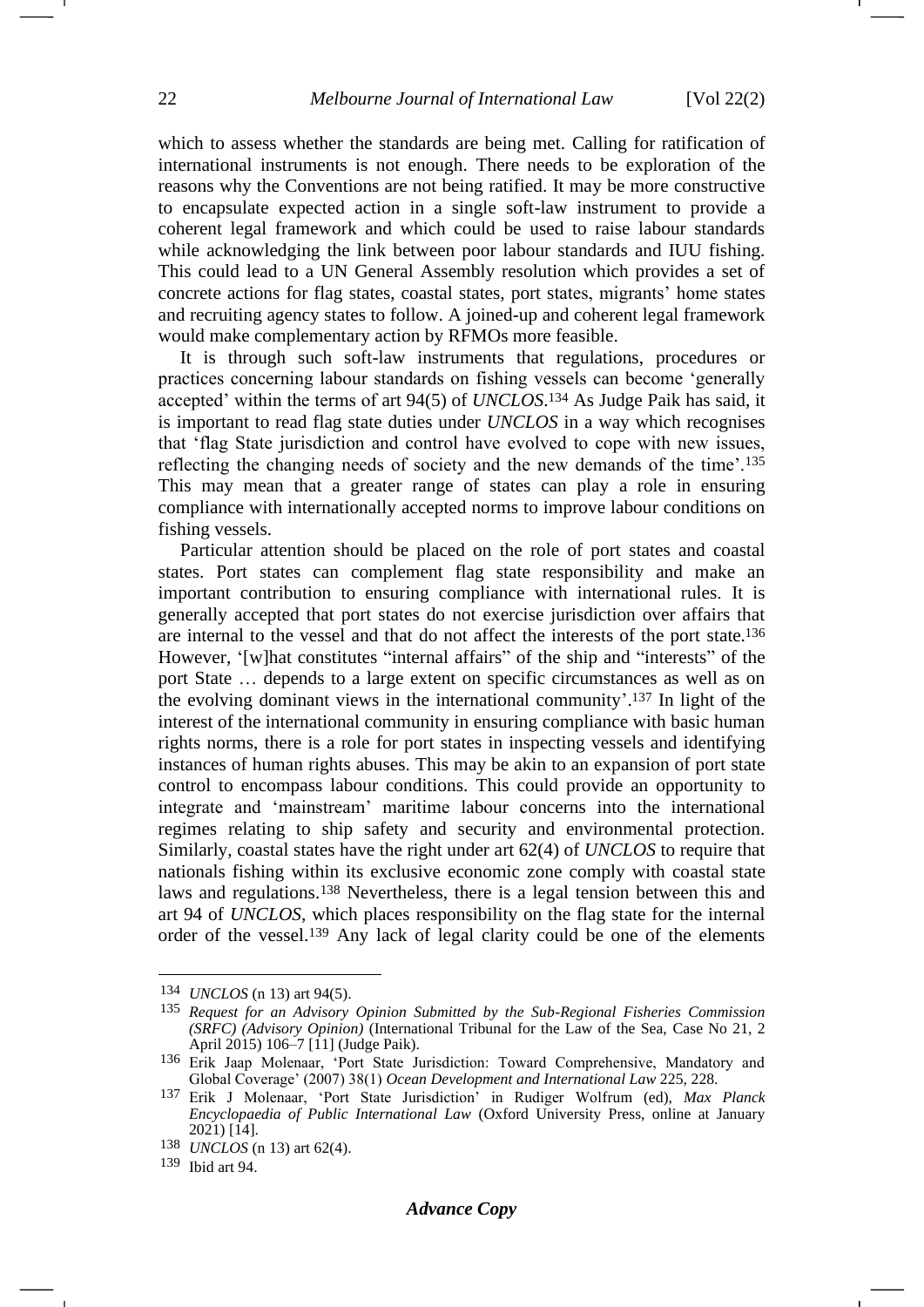addressed in any soft law instrument in order to provide appropriate legal frameworks for both coastal state and port state action.

At the national level, a new instrument could promote the intensification of state regulation of labour conditions on fishing vessels. It could reinforce the need to improve flag state implementation, compliance auditing and enforcement. It could also address the need for action to be taken in respect of recruiters and brokers in the fisher's home state or in third states.

Improved multilateralism would also provide a catalyst for business to embrace social responsibility in the fisheries supply chain. Thousands of companies already participate in the UN Global Compact, which is based on human rights, labour and environmental principles.<sup>140</sup> Labour standards on fishing vessels can and should be addressed through a human rights lens.<sup>141</sup> The UN *Guiding Principles on Business and Human Rights* ('*Guiding Principles*') already provide the 'Protect, Respect and Remedy' framework for states to implement their human rights obligations and prevent their corporates from committing human rights abuses abroad.<sup>142</sup> Under the *Guiding Principles*, respect for global human rights standards is expected of all business enterprises, wherever they operate.<sup>143</sup> The *Guiding Principles* could be a model for owners and operators of fishing vessels as well as all those businesses involved in the global supply chain. Such a model could also provide the basis for coordinated action by seafood corporations, third party certification groups and NGOs so that not only issues of sustainability are addressed through certification programmes but also labour conditions on vessels. A process which involves the UN General Assembly in setting internationally agreed labour standards might also help to prevent certification schemes being used as a mechanism to disadvantage exports from developing countries.

None of this is to suggest that a multilateral process under UN auspices would be easy to achieve or have the required level of legal specification to lift labour standards on fishing vessels, especially on industrial vessels fishing in international waters. However, this mechanism provides an opportunity to apply a more integrated systemic approach to international law and for states to adopt a dedicated, human-centred legal regime for the protection of persons at sea, as advocated by Irini Papanicolopulu.<sup>144</sup> It is through a more holistic approach which seeks to advance multilateral soft-law instruments that states can be persuaded to adopt and enforce stricter labour standards on fishing vessels, either as flag states, coastal states, port states, market states, home states or recruiting states, and to work together with other organisations and corporates to progress these aims. Such an approach also takes into account that the development of

<sup>140</sup> See *United Nations Global Compact* (Web Page) <https://www.unglobalcompact.org/>, archived at <https://perma.cc/A2BA-57C4>.

<sup>141</sup> See Sara G Lewis et al, 'Human Rights and the Sustainability of Fisheries' in Phillip S Levin and Melissa R Poe (eds), *Conservation for the Anthropocene Ocean: Interdisciplinary Science in Support of Nature and People* (Academic Press, 2017) 379; Teh et al (n [100\)](#page-15-0).

<sup>142</sup> John Ruggie, *Report of the Special Representative of the Secretary- General on the Issue of Human Rights and Transnational Corporations and Other Business Enterprises, John Ruggie*, 17<sup>th</sup> sess, Agenda Item 3, UN Doc A/HRC/17/31 (21 March 2011) annex ('*Guiding Principles on Business and Human Rights: Implementing the United Nations "Protect, Respect and Remedy" Framework*').

<sup>143</sup> Ibid 13–14.

<sup>144</sup> Papanicolopulu (n [129\)](#page-19-0). See also Becker-Weinberg (n [29\)](#page-5-2) 109.